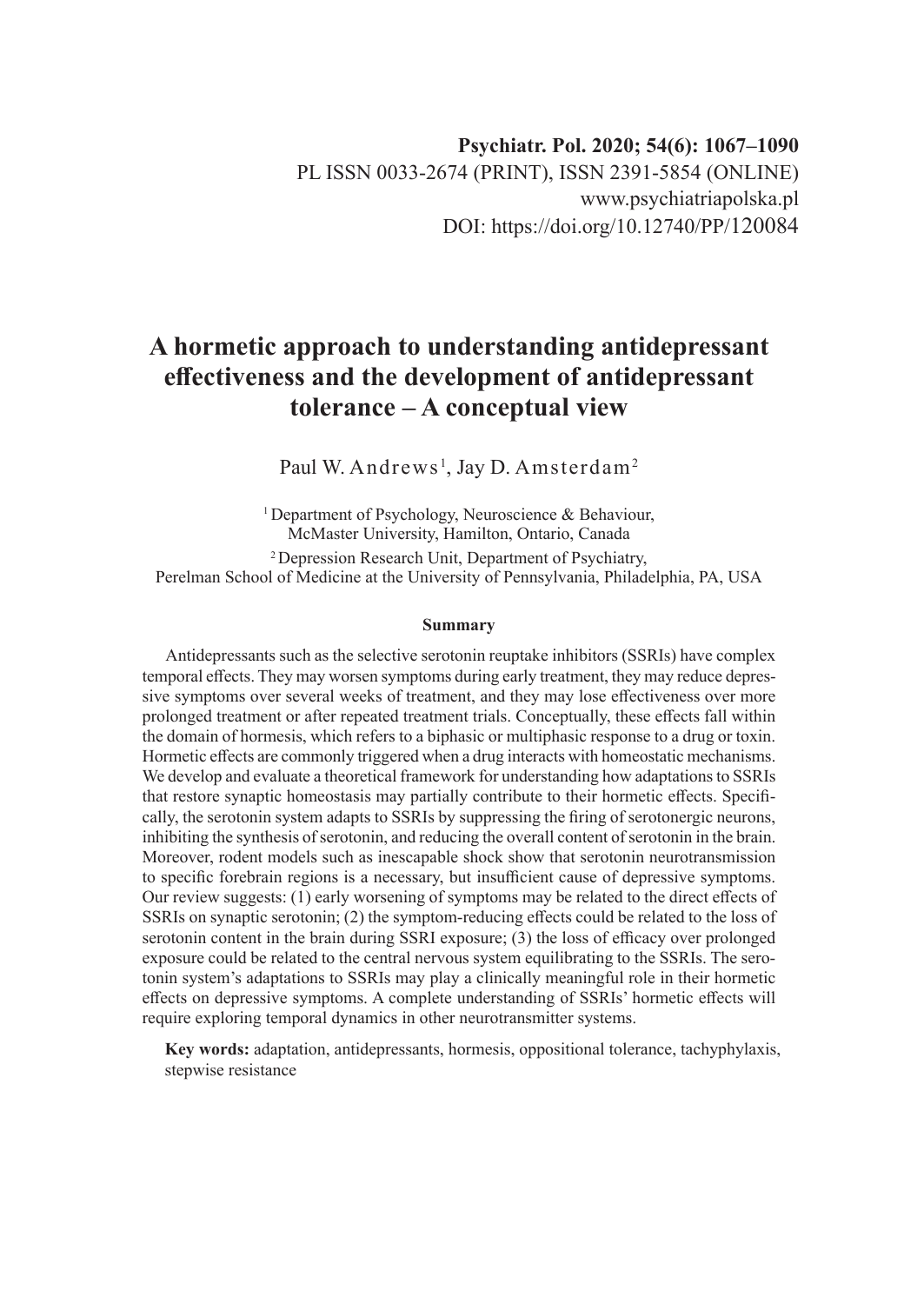## **Introduction**

The hypothesis that depression is caused by low levels of monoamines, particularly norepinephrine [1] and serotonin [2, 3], was proposed more than 50 years ago. While the low monoamine hypothesis has been very influential, there has been no consistent support for this hypothesis from either animal or human studies [4–6]. The low monoamine hypothesis was largely based on evidence that certain drugs had depression-reducing effects and they caused synaptic levels of monoamines to increase [5, 6]. However, a long-recognized problem with this hypothesis is the fact that antidepressant drugs have complex and puzzling temporal effects on depressive symptoms (Table 1).

|                        | Phase                            |                                 |                |                             |                 |                           |           |  |  |  |
|------------------------|----------------------------------|---------------------------------|----------------|-----------------------------|-----------------|---------------------------|-----------|--|--|--|
| Parameter              | Premedication<br><b>Baseline</b> | <b>SSRI Treatment</b>           |                |                             | Discontinuation |                           |           |  |  |  |
|                        |                                  | Acute                           | Chronic        | Prolonged                   | Acute           | Chronic                   | Prolonged |  |  |  |
| Depressive<br>symptoms |                                  | $\uparrow$ (early<br>worsening) | $\mathbb{R}^*$ | $-$ (return of<br>symptoms) | ↓               | ↑ (rebound<br>or relapse) |           |  |  |  |
| Extracellular 5-HT     |                                  |                                 |                |                             | ↵               |                           |           |  |  |  |
| Total brain 5-HT       |                                  |                                 | $\mathbf{r}^*$ |                             | ↵               |                           |           |  |  |  |
| 5-HT neuron firing     |                                  |                                 |                |                             |                 |                           |           |  |  |  |
| 5-HT synthesis         |                                  |                                 | T,             |                             | $\uparrow^*$    |                           |           |  |  |  |
| 5-HIAA/5-HT            |                                  |                                 |                |                             | $\star^*$       |                           |           |  |  |  |

Table 1. **Predicted or observed effects of SSRIs on various parameters as a function of the phase of treatment**

All parameters in the premedication phase are set to "—", and effects in the other phases are relative to the premedication baseline. Because antidepressants lose efficacy over multiple bouts of treatment (see text), these patterns assume that the organism is medication naïve. An asterisk denotes an effect that is empirically supported (see text for details).

For instance, the selective serotonin reuptake inhibitors (SSRIs) increase synaptic serotonin within minutes to hours of administration [7, 8], but they do not usually produce clinically significant reductions in depressive symptoms except over several weeks of chronic treatment—a phenomenon called the *therapeutic delay* [9, 10]. In fact, some individuals may experience a worsening of symptoms during early (acute) SSRI treatment [11–13]. Over the course of more prolonged treatment (months or years) antidepressants may lose effectiveness [14, 15], which is sometimes referred to as *tachyphylaxis* [16, 17]. Relatedly, antidepressants may lose effectiveness after repeated treatment trials (*stepwise resistance*). Thus, antidepressants that were effective during prior depressive episodes may be less effective in treating new episodes [18–22]. In contrast, repeated antidepressant treatment trials may not diminish the response to future psychotherapy [23]. Finally, the likelihood of depressive relapse is high after discontinuation of long-term antidepressant therapy [14, 24], and higher than after discontinuation of psychotherapy [25].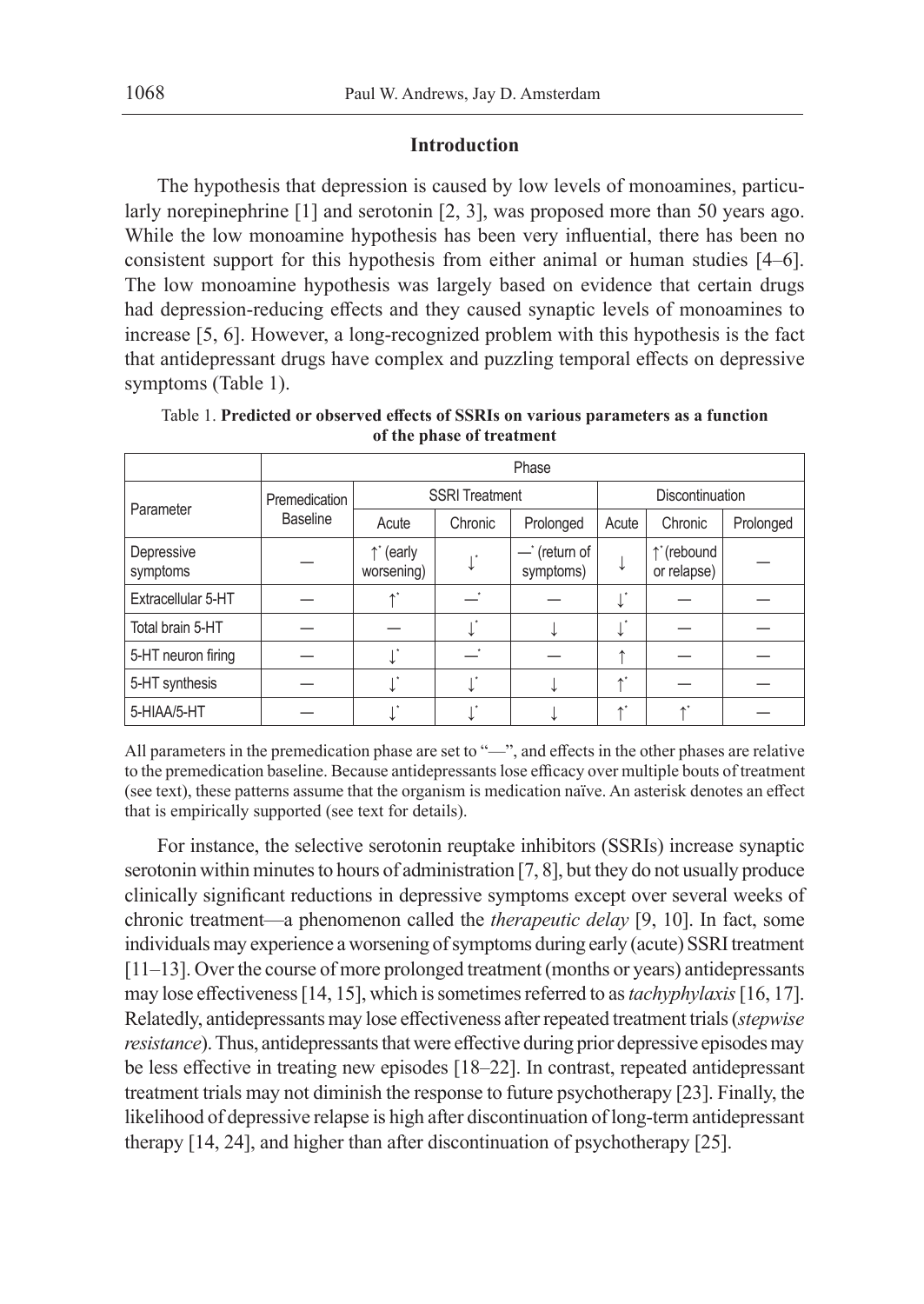We currently lack a mechanistic understanding of how antidepressants interact with the central nervous system (CNS) to produce these complex temporal effects. While the multiphasic effects of SSRIs have been puzzling to pharmacologists and neuroscientists, they fall within the domain of hormesis. *Hormesis* refers to the biphasic or multiphasic effects that a drug or toxin has on a biological parameter as a function of the dose or the duration of exposure [26–29]. For instance, chemicals that inhibit the growth of organisms at high concentrations often stimulate growth at low concentrations [30]. Psychotropic drugs often produce hormetic responses in receptor systems [31], and antidepressants often have biphasic effects on diverse biological parameters over acute and chronic treatment (Table 2).

| <b>Trait</b>                                     | AD                                       | Animal        | Control | Acute | Chronic | <b>Refs</b> |
|--------------------------------------------------|------------------------------------------|---------------|---------|-------|---------|-------------|
| Aggression                                       | Multiple classes                         | Rats          |         |       |         | [120]       |
| Anxiety                                          | Citalopram                               | <b>Humans</b> |         |       |         | [90, 121]   |
| <b>BDNF</b> expression                           | Fluoxetine,<br>desipramine               | Rats          |         | ↓     | ↑       | [122, 123]  |
| Microtubule structure                            | Fluoxetine                               | Rats          |         |       |         | $[124]$     |
| Potentiation of<br>temporoammonic-CA1<br>synapse | Fluoxetine,<br>citalopram,<br>imipramine | Rats, mice    |         |       | ↓       | [125]       |
| Excitability of motor cortex                     | Paroxetine                               | Humans        |         |       |         | [126, 127]  |

Table 2. **Biphasic effects of antidepressants (AD) in response to acute treatment (single dose) and chronic treatment relative to the control condition (set to "—")**

With the exception of BDNF expression, the data for each trait come from the same laboratory.

Hormetic responses are widespread in nature, and they are more common than linear dose responses [28, 32]. The multiphasic effects of SSRIs are not surprising when viewed from the lens of the hormesis literature, since hormetic responses tend to be the rule rather than the exception.

Hormetic responses are not limited to particular chemical agents, environmental or physiological stressors, or biological systems [29], which suggests that a common reason for hormesis resides in some process shared by many organisms [30, 33]. A common explanation for hormesis is that the drug interacts with a homeostatic mechanism [30, 34]. Homeostasis refers to the maintenance of internal physiological conditions within ranges necessary for survival and reproduction [29, 30]. All organisms have homeostatic control mechanisms.

At least two important hypotheses attribute the effects of antidepressants on depressive symptoms to the adaptations produced by homeostatic mechanisms [14, 35, 36]. Hyman and Nestler argued that homeostatic adaptations to SSRIs are responsible for the antidepressant effect that often occurs over chronic treatment. "It is the adaptive response of the nervous system to adequate repeated perturbations mediated through these initial targets that produces the therapeutic responses to antidepressants…" [ref.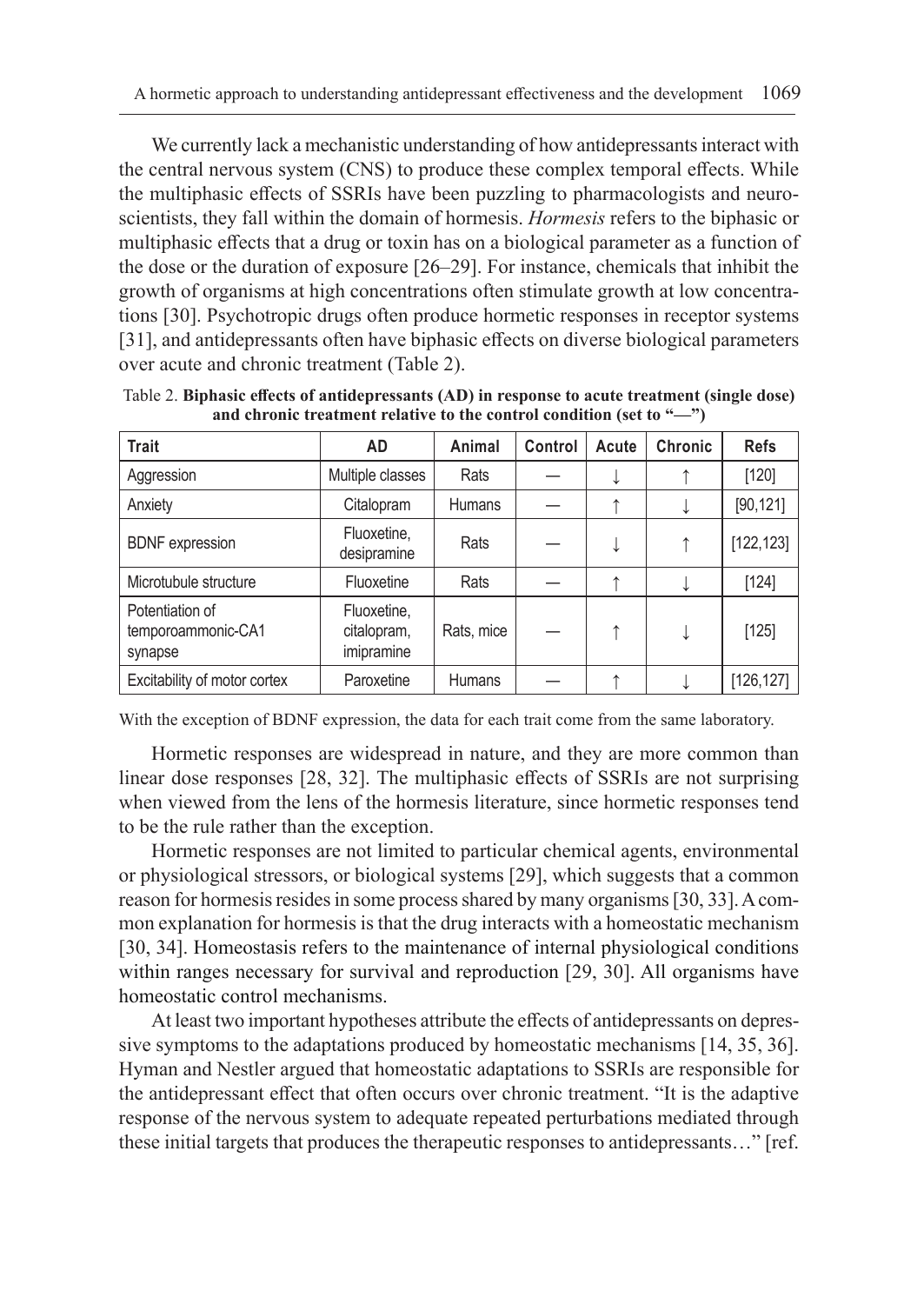35, p. 152]. Thus, Hyman and Nestler focus on the changes that occur from the early (acute) phase of treatment to the chronic phase. Vetulani and Sulser similarly argued that adaptations in the noradrenergic system were responsible for the symptom-reducing effects of tricyclic antidepressants, monoamine oxidase inhibitors, and electroconvulsive therapy [36]. In contrast, Fava has argued that the loss of effectiveness during prolonged antidepressant use is caused by recruitment of "processes that oppose the initial acute effects of a drug…" [ref. 14, p. 127]. Moreover, oppositional forces may take time to dissipate after antidepressants are discontinued and the residual adaptations can result in the "appearance of withdrawal symptoms and increased vulnerability to relapse" [ibid]. Thus, Fava's account also recognizes the multiphasic nature of the effects of antidepressants on depressive symptoms, focusing on the changes from chronic treatment to more prolonged treatment to discontinuation [37]. In principle, it is possible for both hypotheses to be correct because they refer to different phases of the hormetic response.

The CNS adapts to antidepressant exposure [35, 38–41], and these adaptations are sometimes referred to as *acquired tolerance* [23] or *oppositional tolerance* [14, 15]. However, the arguments of Hyman, Nestler, Vetulani, Sulser, and Fava require antidepressants to interact with a homeostatic mechanism. While Hyman, Nestler, Vetulani, and Sulser argue that the pertinent adaptations occur post-synaptically—in gene expression and receptor-mediated signaling pathways [35, 36]—it not clear that gene expression or receptor signaling pathways are under direct homeostatic control. However, synaptic monoamine levels are under direct homeostatic control [38, 40], and nearly all effective antidepressants perturb synaptic monoamine concentrations [24]. Because synaptic serotonin is under homeostatic control, and SSRIs directly perturb synaptic serotonin through a common mechanism (reuptake blockade), it is plausible that SSRIs trigger oppositional adaptations that eventually restore synaptic serotonin to equilibrium conditions. These adaptations may be particularly good candidates for exploring the hormetic effects of SSRIs.

In this paper, we briefly discuss how hormetic responses can be produced from homeostatic control mechanisms before reviewing several serotonergic adaptations that oppose SSRIs and return synaptic serotonin to the homeostatic equilibrium: the inhibition of serotonin synthesis, the suppression of serotonergic neuron firing rates, and the inhibition of serotonin transmission (which is related to neuronal firing, but nevertheless distinct).

We then review the dissipation of oppositional tolerance after SSRI discontinuation. We also review how SSRIs may cause permanent adaptations in the serotonergic system.

Finally, we consider whether and how the adaptations to SSRIs that eventually restore synaptic serotonin to homeostatic equilibrium are related to the hormetic effects on depressive symptoms. Resolving this issue requires an understanding of the causal role of synaptic serotonin in depression. The conventional wisdom is that serotonin transmission is reduced in depression [42, 43]. The primary foundation for the *low serotonin hypothesis* is the fact that most antidepressants have the pharmaco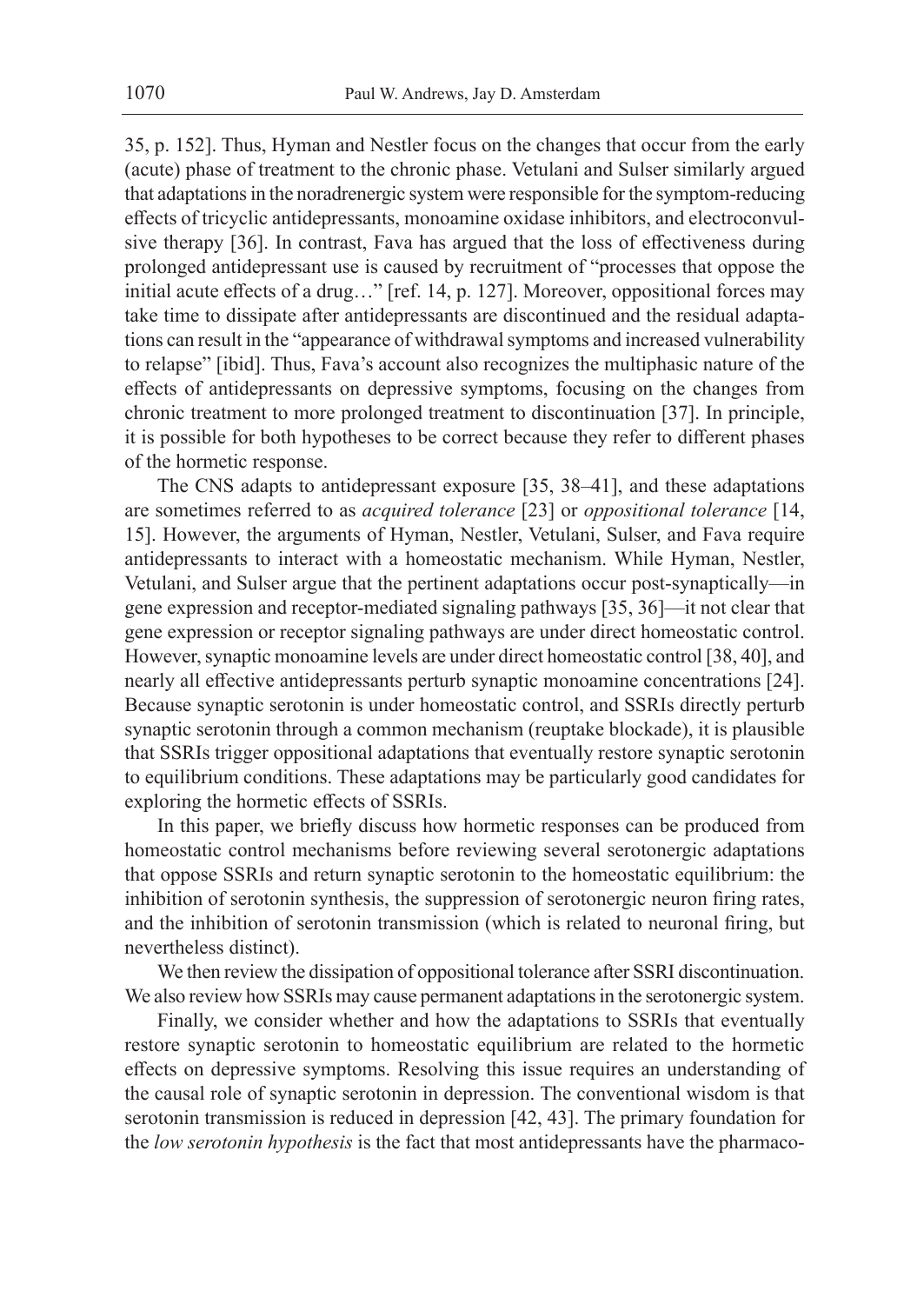logical property of rapidly increasing synaptic serotonin. However, the homeostatic mechanisms of the CNS produce adaptations that oppose the serotonin-elevating effects of antidepressants [38]. Thus, if adaptations are responsible for the alleviation of depressive symptoms, then it is conceivably possible that serotonin is elevated (rather than diminished) in depression—the *high serotonin hypothesis* [4]. Several empirical findings in rodents, primates, and humans have led some researchers to suggest that serotonin neurotransmission is elevated in depression [44–46]. Finally, some have questioned whether serotonin is causally involved in depression at all [47, 48].

Confusion over this issue can be reduced by being clear about our precise causal claim. If we could fully map out the neurological chain of events that trigger depression, we would probably find that some steps involve serotonin, while other neurotransmitters (e.g., norepinephrine, glutamate, GABA) are involved in other steps. Disabling the brain's ability to transmit serotonin to forebrain regions—by lesion, pharmacological inhibition, or *Tph2* gene knockout—prevents rodents from developing depression-like symptoms in rodent models of depression [49–52]. Serotonin is therefore a *necessary cause* for depression in these rodent models, but it is not a *sufficient cause* since there are also positive mood states in which serotonin neurotransmission is elevated [4]. Given an elevation in serotonin transmission, other neurological events must determine whether depression or some other state is induced. In inescapable shock, the transmission of serotonin to the rat's amygdala and striatum play crucial roles in the development of depressive symptoms, but it does this by affecting post-signaling receptor pathways involving the 5-HT<sub>2C</sub> receptor [53]. Thus, serotonin transmission to the amygdala and striatum are more *distal causes* of depression in the inescapable shock model, while post-signaling receptor pathways within these regions are more *proximal causes* of depression. We will return to the precise causal role that serotonin plays in depression later in this paper. Finally, we reiterate the involvement of norepinephrine as another causal factor in affecting depressive symptoms [24], but we focus on adaptations to SSRIs in the serotonin system because they have been more widely studied. Even so, the principles of hormesis, homeostasis, and adaptation that we apply to SSRIs may also apply to antidepressants with noradrenergic properties.

### **Search strategy and selection criteria**

We searched for relevant articles in PubMed and Google Scholar using "serotonin", "adapt", "adaptation", "oppositional tolerance", "acquired tolerance", "hormesis", "homeostasis", "5-HIAA/5-HT", "discontinuation", "cessation", "acute SSRI", "chronic SSRI", "fluoxetine", and related terms. In the references of relevant articles, we sometimes found other relevant articles. We also searched articles that cited relevant articles.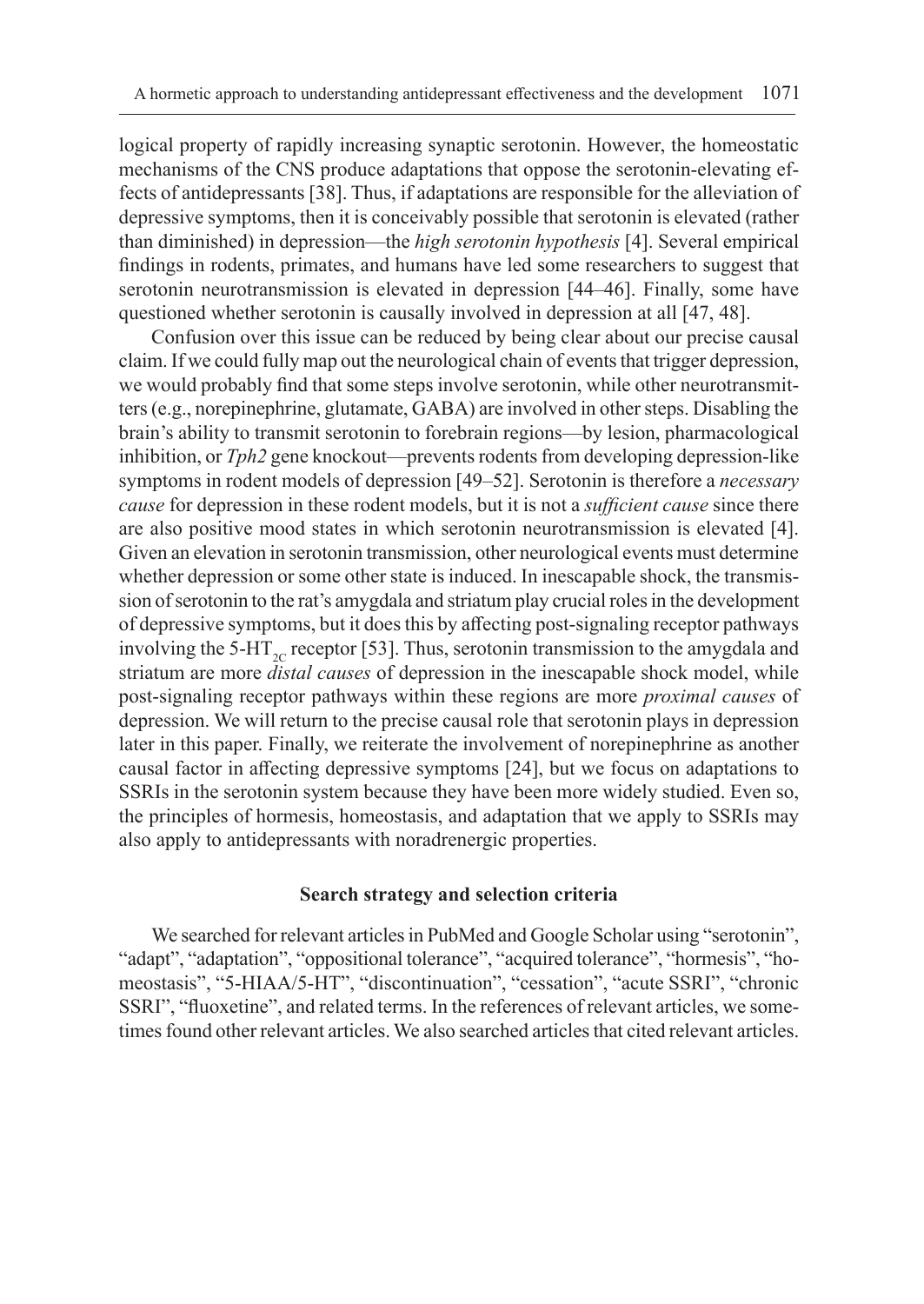#### **Homeostasis and hormesis**

A common way to produce hormetic responses is through the dynamical interplay between two opposing forces [26, 33, 34, 54]. The first force is the load that the drug puts on the system, which perturbs a physiological parameter from homeostatic equilibrium. This is the direct effect of the drug and it often produces the first part of the biphasic response. The second force is the negative feedback produced by the homeostatic mechanism to bring the parameter back into equilibrium. This negative feedback is responsible for the tolerance or adaptation to the drug [26, 55]. It often takes time for a homeostatic mechanism to build up oppositional tolerance, which is why there may be a delay in the control of the parameter.

The oppositional tolerance that accrues over the duration of drug exposure can cause a physiological parameter to overshoot or undershoot its equilibrium [55]. Over time, the parameter can show a dampened overshoot and undershoot oscillation pattern until it eventually re-equilibrates (Figure 1). The oscillation reflects the interplay between the load caused by the drug and fluctuating degrees of oppositional tolerance. The adaptive value of a control mechanism that responds to perturbations with a dampened oscillation pattern is that it brings the parameter back into equilibrium more rapidly, but it comes at some cost to stability [56].

Because synaptic serotonin is under homeostatic control [35, 38–41], oppositional tolerance to SSRIs could trigger a dampened oscillation in synaptic serotonin or other parameters that affect synaptic serotonin, and these might be related to the hormetic effects on depressive symptoms.



Figure 1. **Hypothetical time course of a parameter (process variable) as it is disturbed from equilibrium (setpoint) by a drug, and as homeostatic control processes bring it back to equilibrium**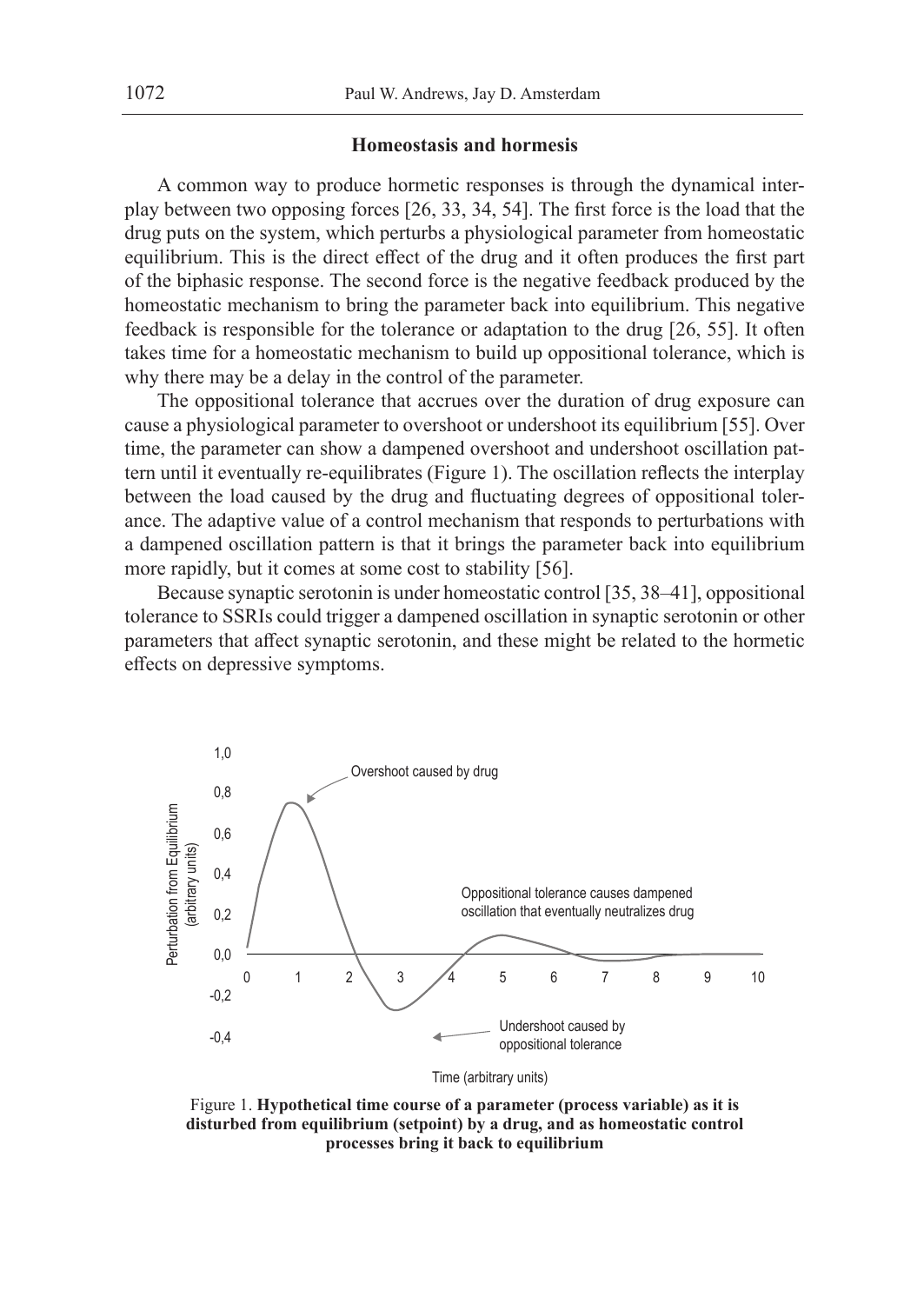#### **Oppositional tolerance to restore synaptic homeostasis**

If SSRIs are interacting with a system under homeostatic control, then the drugs should trigger responses in the CNS that return the system to equilibrium. The direct effect of SSRI molecules is to block serotonin transporter (SERT) sites, which prevents the reuptake of serotonin into the pre-synaptic neuron. SSRIs cause synaptic serotonin to significantly increase within minutes to hours after the first dose [7, 8]. Thus, if the total level of brain serotonin is the sum of the intracellular and extracellular (synaptic) pools, the direct effect of initial SSRI therapy must be to shift the allocations, increasing the extracellular pool of serotonin while reducing the intracellular pool (Figure 2).

The increase in synaptic serotonin concentration during initial SSRI treatment represents peak values, and extracellular serotonin levels gradually return to pre-SSRI values over time, despite continued administration (see, e.g., Figure 2 from [57] and Figure 2 from [58]). This return to premedication levels during chronic SSRI treat-



Figure 2. **The effect of a single dose of an SSRI is to shift the relative allocation of intracellular and extracellular serotonin. With chronic SSRI treatment, extracellular serotonin concentrations eventually return to the premedication baseline. This effect is at least partly attributable to the inhibition of the synthesis of serotonin, which reduces the pool of intracellular serotonin available for neurotransmission and the total pool of serotonin in the brain**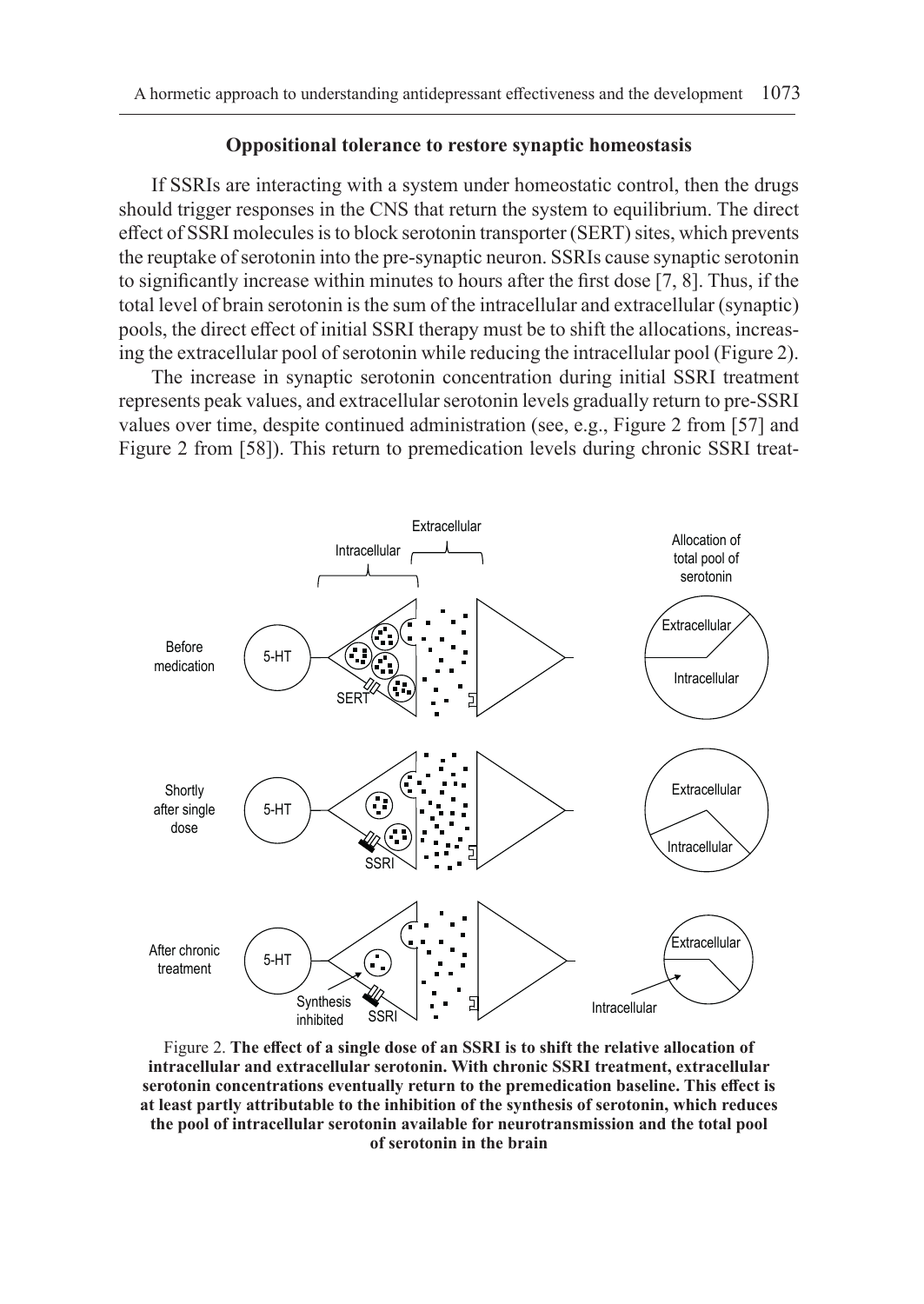ment has been demonstrated in rats, mice and primates [57–59]. Several adaptations contribute to the return of synaptic serotonin to pre-SSRI levels.

#### *Synthesis of serotonin*

Numerous studies show that total serotonin content in brain regions decrease (rather than increase) during chronic antidepressant therapy [60–69]. Because extracellular serotonin does not go below the premedication equilibrium level during SSRI exposure, the decline in total brain serotonin content must be caused by a reduction in the intracellular serotonin pool (Figure 2). All classes of effective antidepressants inhibit the synthesis of serotonin, which reduces the intracellular pool of serotonin available for neurotransmission [62, 66, 70–72]. One study showed the dose-dependent inhibition of serotonin synthesis, with higher doses of fluoxetine causing greater inhibition [73].

## *Firing of serotonergic neurons*

The inhibition of serotonin synthesis happens quickly after SSRI administration is initiated, but the effects accumulate slowly. SSRI administration also causes a rapid suppression of the firing rates of serotonergic neurons, which reduces the release of serotonin into the synapse [74]. The decrease in neuronal firing, however, is insufficient to bring synaptic serotonin concentrations back to premedication baseline. As noted above, extracellular serotonin levels decline slowly during chronic SSRI administration and serotonin concentrations only come back to pre-drug baseline after several weeks of treatment. This occurs because SSRI doses are usually upward titrated to occupy 70-80% of available SERT sites [39, 75]. The brain cannot fully compensate for this by decreasing neuronal firing rates, which is why it takes several weeks for synaptic serotonin concentrations to return to pre-drug levels. Without suppression of neuronal firing, however, synaptic serotonin would be even more perturbed from equilibrium. Over several weeks—as the inhibition of serotonin synthesis gradually causes synaptic serotonin to return to normal—serotonergic neurons also return slowly to their normal firing rates [74].

#### *Serotonin transmission*

Elsewhere, we have reviewed evidence that the ratio of the concentrations of 5-hydroxyindoleacetic acid (5-HIAA) to serotonin (5-HT) is a useful surrogate index for measuring regional serotonin neurotransmission, although sometimes 5-HIAA concentrations by themselves are used for this purpose [4]. One study involving primates [57] reported a reduced 5-HIAA/5-HT ratio in multiple brain regions during chronic fluoxetine treatment (Figure 3). Moreover, there appears to be a dampened oscillation in the 5-HIAA/5-HT ratio around the lower equilibrium (Figure 3). The inhibition of transmission appears to be quite rapid since another study involving mice reported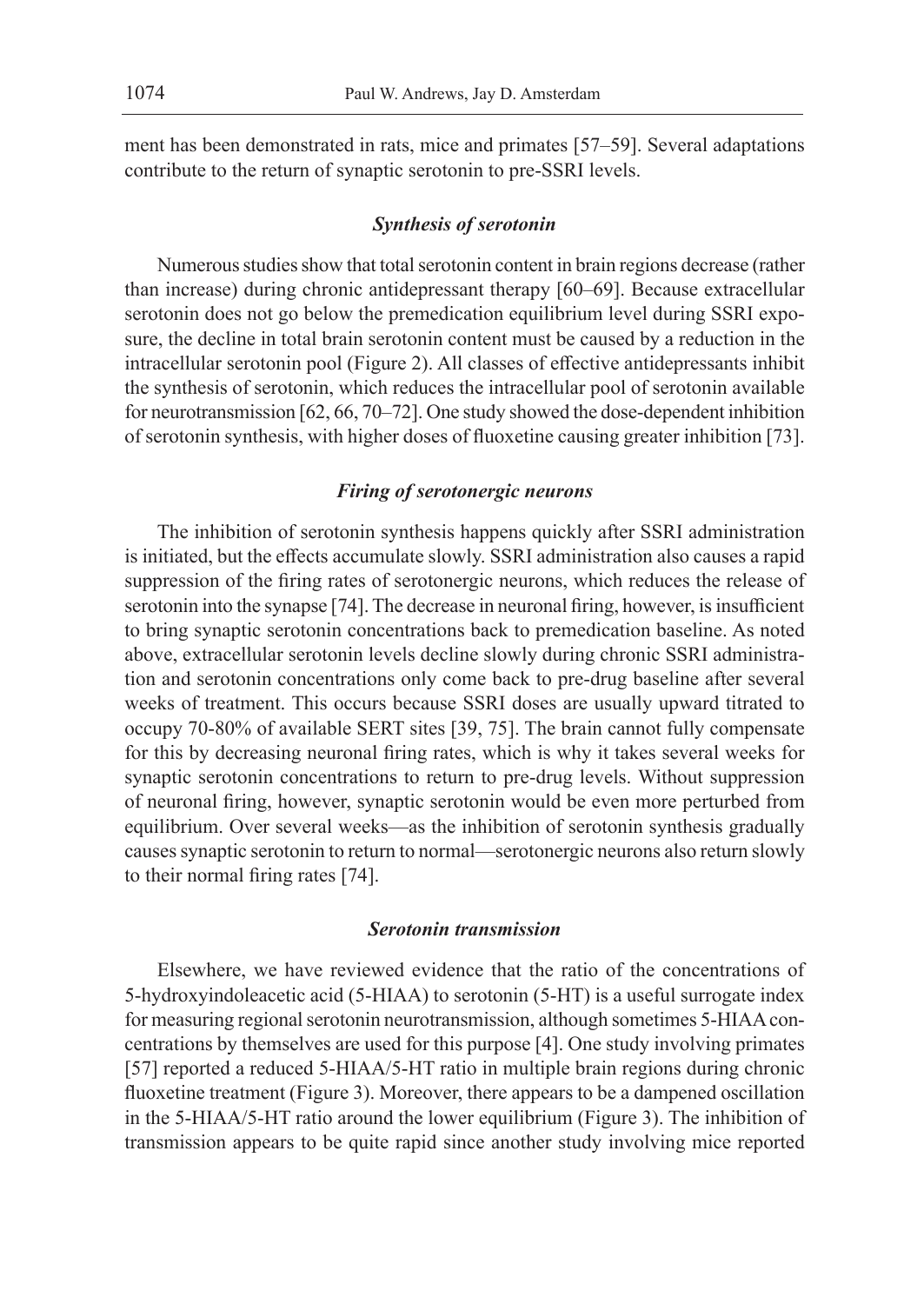

Days of continuous fluoxetine treatment

Figure 3. **The 5-HIAA/5-HT ratio in three regions (caudate, hippocampus, neocortex) is reduced following the initiation of fluoxetine treatment and remains reduced for the duration of treatment. The ratio seems to show a dampened oscillation around the new, lower equilibrium [data are from ref. 59]**

a decrease in the 5-HIAA/5-HT ratio after a single injection of fluoxetine [73]. Another study involving humans showed that chronic SSRI use reduced 5-HIAA levels in the jugular vein, which directly drains the brain with little peripheral contamination [44].

The effects of SSRIs on firing rates of serotonin neurons (i.e., initial suppression, followed by return to baseline) and on neurotransmission (i.e., continued suppression indexed by the 5-HIAA/5-HT ratio) may appear paradoxical. Should not the return of serotonin neuronal firing rates to normal also result in a return of transmission to normal? These two observations can be reconciled by the fact that synthesis is suppressed during treatment as well. The return of neuronal firing rates to normal will not increase transmission if there is less serotonin available for transmission.

### **Dissipation of oppositional tolerance after discontinuation**

After SSRI discontinuation, the load on the system caused by the drug is relaxed, and oppositional tolerance should gradually dissipate. Thus, we predict changes to brain serotonin content, neuronal firing, and neurotransmission after drug discontinuation (Table 1). For instance, shortly after discontinuation when the drug has been effectively cleared from the system, there should be a shift in the allocation of the brain's serotonin where the intracellular pool of serotonin increases and the extracellular pool decreases. This should cause synaptic serotonin to fall below equilibrium and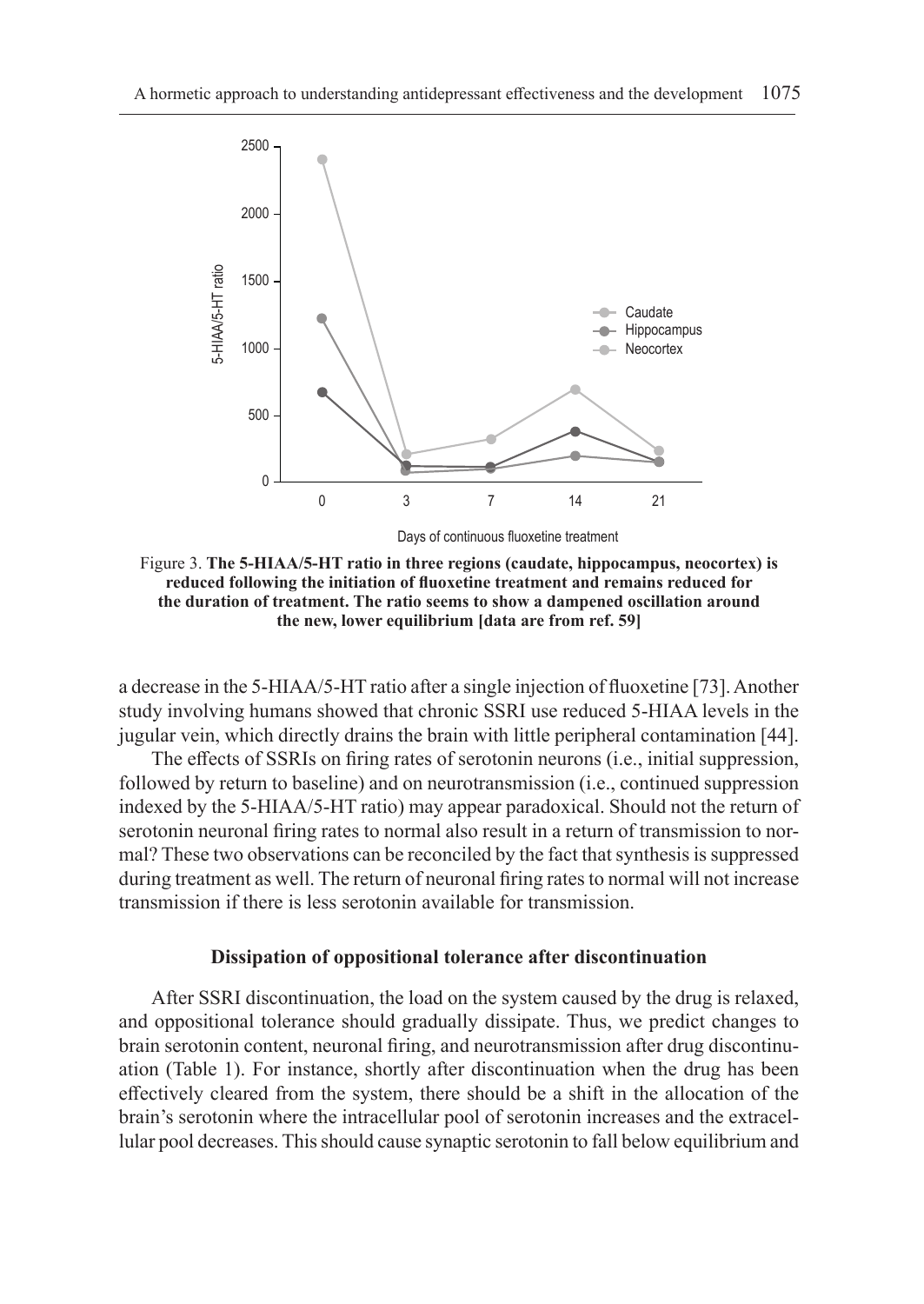trigger adaptations to restore equilibrium (increase in serotonergic neuron firing rate, increase in synthesis, increase in 5-HIAA/5-HT). During the chronic discontinuation phase, these adaptations will eventually restore overall serotonin content in the brain to premedication levels. As the discontinuation period becomes more prolonged, the system should eventually return to premedication conditions.

Few studies have examined what happens to the serotonin system after SSRI discontinuation, but two are relevant. In the first study, mice were injected with fluoxetine for three weeks and then followed for up to 17 days after discontinuing treatment [73]. After discontinuation, the synthesis of serotonin and the 5-HIAA/5-HT ratio exhibited a dampened oscillation pattern in three regions—hypothalamus, hippocampus, and frontal cortex. Specifically, there was an overshoot that peaked at day 3, followed by a gradual return to pre-fluoxetine values by day 17.

In the second study (discussed in more detail in the Supplement), rats were treated with fluoxetine for three weeks [76]. The drug was then discontinued, and the rats were followed for varying periods of time before they were sacrificed to measure serotonin and 5-HIAA concentrations in four brain regions—hippocampus, cortex, hypothalamus, and pons medulla (Supplement, Figures S1 and S2). During fluoxetine treatment, there was a loss in the total serotonin content of the brain and a reduction in the 5-HIAA/5-HT ratio, consistent with the patterns noted above. After discontinuation, total brain serotonin content gradually returned to premedication levels. Also, the 5-HIAA/5-HT ratio exhibited an overshoot several days after discontinuation before returning to premedication levels.

These two studies suggest that, after SSRI discontinuation: (1) the oppositional tolerance that accumulated during chronic SSRI administration gradually dissipates until synaptic serotonin levels return to premedication equilibrium; and (2) as oppositional tolerance dissipates, the system exhibits a dampened oscillation in serotonin synthesis and 5-HIAA/5-HT ratio until it re-equilibrates.

#### **SSRIs can permanently alter the serotonin system**

The CNS sometimes responds to synaptic perturbations by making adjustments of a relatively permanent nature that restore equilibrium. This can happen, for instance, when organisms are exposed to psychotropic drugs during early development. Neonatal SSRI exposure can cause changes to the components of the serotonin system involved in synthesis and reuptake—Tph2 and SERT expression—that persist into adulthood [77–80]. The precise directional changes depend on other factors (e.g., the specific SSRI used), but these studies demonstrate the principle that exposure to SSRIs can induce permanent changes to the serotonin system.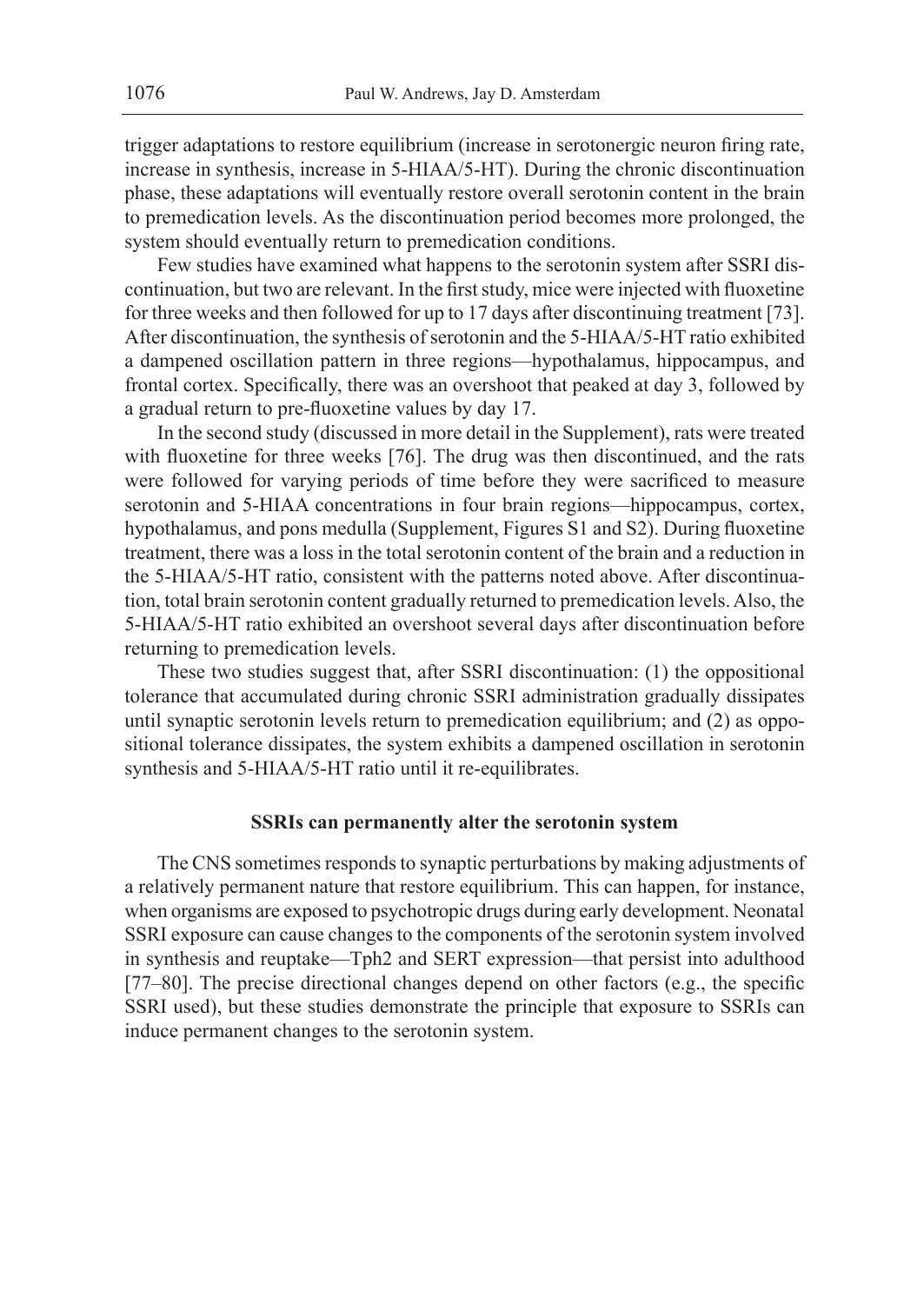#### **Discussion**

From a hormetic perspective, the worsening of symptoms that sometimes occurs during early SSRI treatment represents an overshoot relative to the premedication symptom level, while the therapeutic effect that develops during chronic SSRI treatment represents an undershoot. Tachyphylaxis over more prolonged treatment arguably represents a return of depressive symptoms to premedication levels, and it is possible that relapses after SSRI discontinuation may be overshoots. For instance, the risk of relapse after the discontinuation of effective cognitive behavioral therapy (CBT) is lower than the risk of relapse after the discontinuation of effective SSRI treatment [25].

The literature on hormesis suggests that this pattern could be caused by the SSRI interacting with one or more homeostatic control mechanisms. Synaptic serotonin is under homeostatic control, and we have reviewed several adaptations to SSRIs in the serotonin system that return synaptic serotonin to the premedication equilibrium.

Do these adaptations contribute to the hormetic effects of SSRIs on depressive symptoms? An answer to this question requires an assumption about the direction of association between serotonin and depression.

#### *Serotonin and depression*

The low serotonin hypothesis of depression originated with the discovery that certain drugs with antidepressant effects had the property of acutely increasing synaptic norepinephrine or serotonin [5, 6]. However, the therapeutic delay between treatment initiation and clinical response has long been recognized as problematic for the low serotonin hypothesis [10].

Nevertheless, researchers have attempted to explain the therapeutic delay by working within the low serotonin framework. One attempt relied upon the fact that the firing of serotonergic neurons is suppressed during acute treatment by activation of the  $5-HT<sub>1A</sub>$ autoreceptor, which is inhibitory. During chronic treatment, however, the autoreceptor becomes desensitized and firing rates return to normal [35, 74]. The suppression of neuronal firing that occurs with acute SSRI treatment should decrease neurotransmission to forebrain regions, which could possibly reconcile the therapeutic delay with the low serotonin hypothesis. The problem with the autoreceptor desensitization hypothesis is that synaptic serotonin increases rapidly after a single SSRI dose [7, 8]. Thus, irrespective of firing rates, SERT blockade is effective in increasing synaptic serotonin concentrations, and the low serotonin hypothesis predicts this should cause a rapid alleviation in symptoms, which it does not do.

The widespread acceptance of the low serotonin hypothesis is surprising because rodent models of depression have provided substantial evidence that contradicts it. Inescapable shock—perhaps the most widely studied rodent model of depression—increases extracellular serotonin concentrations in the prefrontal cortex, striatum, amygdala, periaqueductal gray, and other forebrain regions [49, 81]. Indeed, most studies of rodent models of depression have found elevated extracellular serotonin, 5-HIAA, or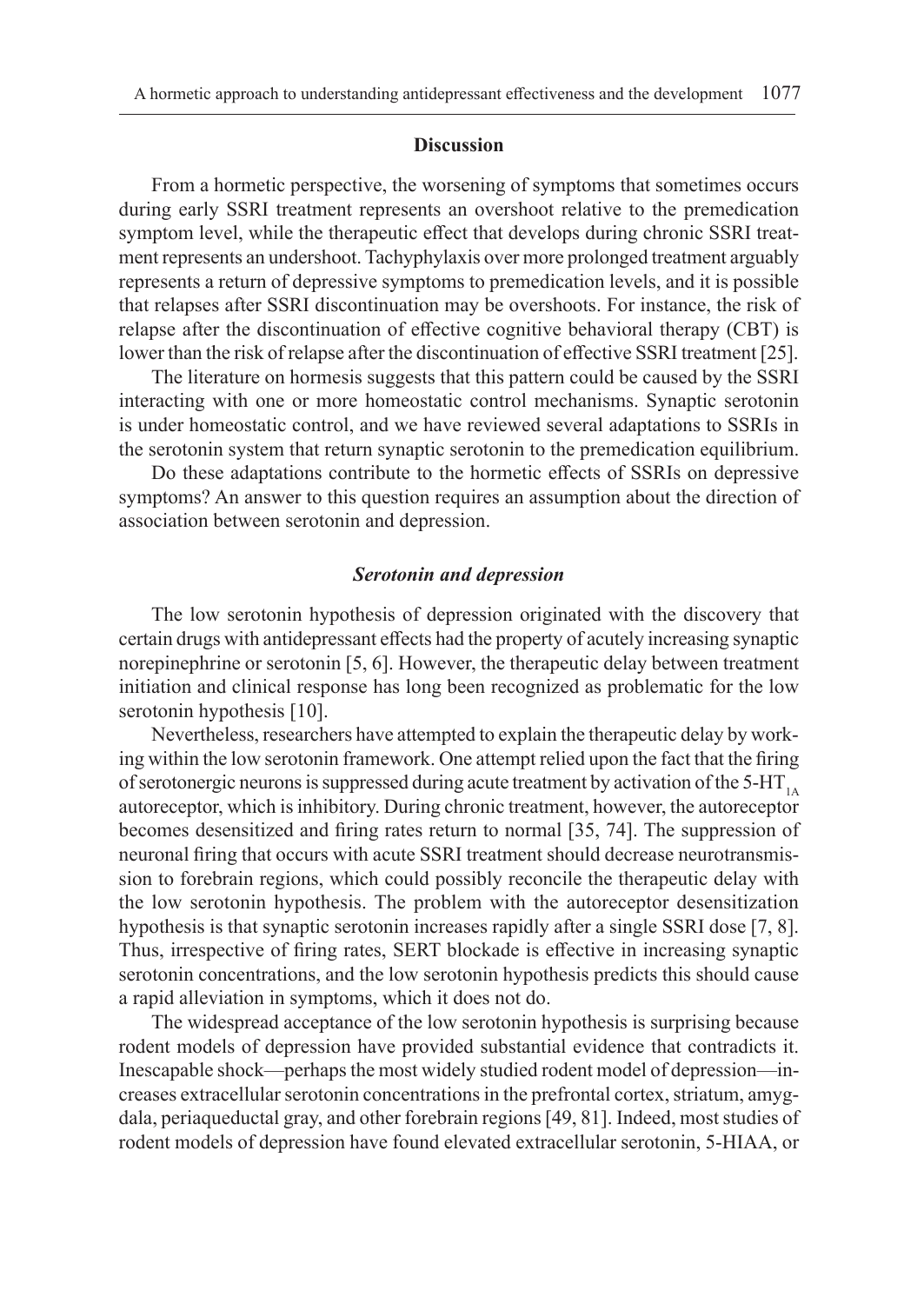the 5-HIAA/5-HT ratio in a number of forebrain regions [4]. Other researchers have also noticed how the direct measurements contradict the low serotonin hypothesis [44–46] (see also Supplement, Table S1).

More evidence against the low serotonin hypothesis comes from studies that disable the rodent brain's ability to transmit serotonin to forebrain regions via surgical lesioning, pharmacological inhibition, or *Tph2* gene knockout [49–52]. According to the low serotonin hypothesis, these manipulations should all induce depressive-like symptoms in rodents. In fact, they do not [4]. Instead, they prevent the rodent from developing depressive symptoms in response to otherwise depressogenic stressors (e.g., inescapable shock, chronic social defeat, chronic mild stress) [49–52]. In their review of 50 years of research on inescapable shock, Steve Maier and Martin Seligman review evidence that elevated serotonin transmission—particularly to the striatum and amygdala—is "necessary and sufficient" to produce the depressive symptoms uniquely triggered by inescapable shock [ref. 50, p. 352].

It could be argued that rodents are not good models for understanding human depression. However, inescapable shock produces most symptoms of depression, including some of the cognitive effects [49]. Moreover, the mammalian brain is highly conserved, and rodent models are extensively used in understanding the neurobiology of many depression-related phenomena, such as the reduction in hippocampal neurogenesis and the effects of antidepressants. It makes little sense to argue that rodents are not a good model for depression without also giving up everything we have learned from those models. Given the influential impact of the inescapable shock paradigm on the understanding of depression, it is puzzling how the effect of inescapable shock on serotonin has gone largely unnoticed by psychiatric and pharmacological researchers.

In humans, research on the relationship between serotonin and depression is hindered by the inability to directly measure serotonin in the brain without invasive techniques [4]. Nevertheless, two well-designed studies suggest that serotonin transmission is elevated in unmedicated people with clinically diagnosed depression.

One neuroimaging study examined SERT expression in 20 depressed patients and 10 healthy volunteers who were either medication-naïve or medication-free for at least one year using a single photon emission computed tomography radioligand highly specific for SERT [82]. The depressed patients had lower levels of SERT in the midbrain, basal ganglia and temporal lobe. Moreover, responders to the nonpharmacologic intervention of CBT, versus non-response to CBT, showed a significant increase in SERT expression [83]. Because SERT clears serotonin from the synapse, these results are consistent with an increase in synaptic serotonin in depressed patients, and a decrease in synaptic serotonin with effective treatment.

While brain 5-HIAA levels can serve as a good proxy for serotonin transmission, 5-HIAA levels in the spinal fluid of human lumbar region are contaminated by peripheral sources [44]. To avoid this problem, another well-designed study examined brain 5-HIAA overflow in the jugular vein of humans, which comes from the brain with little peripheral contamination [44]. Investigators studied 21 depressed subjects, nearly all of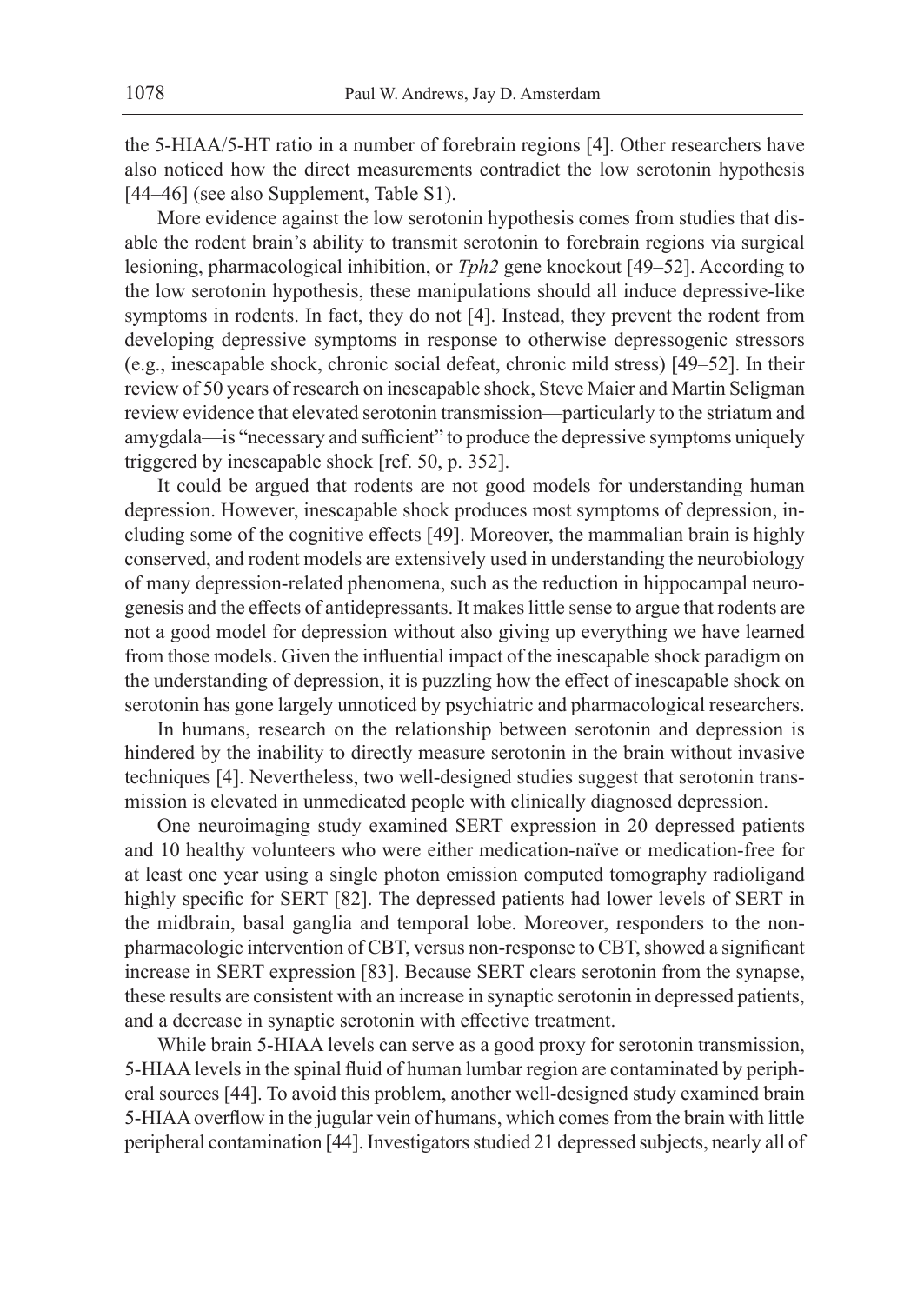whom had been medication-free for at least one year, and 40 non-depressed controls. Relative to non-depressed controls, there was a higher overflow of 5-HIAA in the jugular veins of the depressed subjects. Moreover, 5-HIAA concentrations decreased over 12 weeks of SSRI therapy. This finding corroborates the evidence in non-human animals (discussed above) that SSRIs suppress serotonin neurotransmission (indexed by 5-HIAA or 5-HIAA/5-HT).

Some studies have attempted to test the low serotonin hypothesis in humans by providing participants with a drink that is depleted of tryptophan in an attempt to reduce the availability of brain serotonin. These studies have failed to trigger depressive symptoms in otherwise healthy people [84]. However, tryptophan depletion triggers depressive symptoms in remitted patients who have currently or previously used serotonergic antidepressants [84]. In such patients, it does not suppress DRN activity, as the low serotonin hypothesis predicts. Rather, it activates the DRN [85], which is consistent with the high serotonin hypothesis. This finding could be explained by the downregulation of the 5-HT<sub>1A</sub> autoreceptor during acute tryptophan depletion, which may be a compensatory homeostatic response that disinhibits the DRN [86].

Altogether, these findings suggest that serotonin neurotransmission to certain forebrain regions is elevated in depression, and it may be necessary to the development of depressive symptoms.

### *How the serotonin system may contribute to the hormetic effects of SSRIs*

In attempting to explain how serotonergic adaptations contribute to the hormetic effects of SSRIs, we therefore start with the assumption that serotonin transmission is elevated in depression, at least to forebrain regions like the striatum and basolateral amygdala.

## Early worsening of symptoms

Although chronic SSRI treatment commonly reduces depressive symptoms, a worsening of symptoms is sometimes observed shortly after treatment is initiated [12, 13]. Perhaps the most potent demonstration of this is the increased risk of suicidal thoughts and behavior in the first few days after initiating antidepressant treatment [87]. The high serotonin hypothesis for depression provides a natural explanation for the early worsening of symptoms, because the earliest pharmacological effect of SSRIs is to increase synaptic serotonin even further.

The reason why many patients do not experience early worsening is unknown. Early worsening of anxiety or depression is sometimes studied experimentally with single-dose or sub-chronic SSRI treatments [88]. In both rodents and humans, a single dose of SSRIs increases the symptoms of anxiety [89, 90] and potentiates fear responses [91–93]. Two studies of human volunteers suggest that SSRIs may potentiate anhedonia during early treatment. In one, a sub-chronic dose of citalopram reduced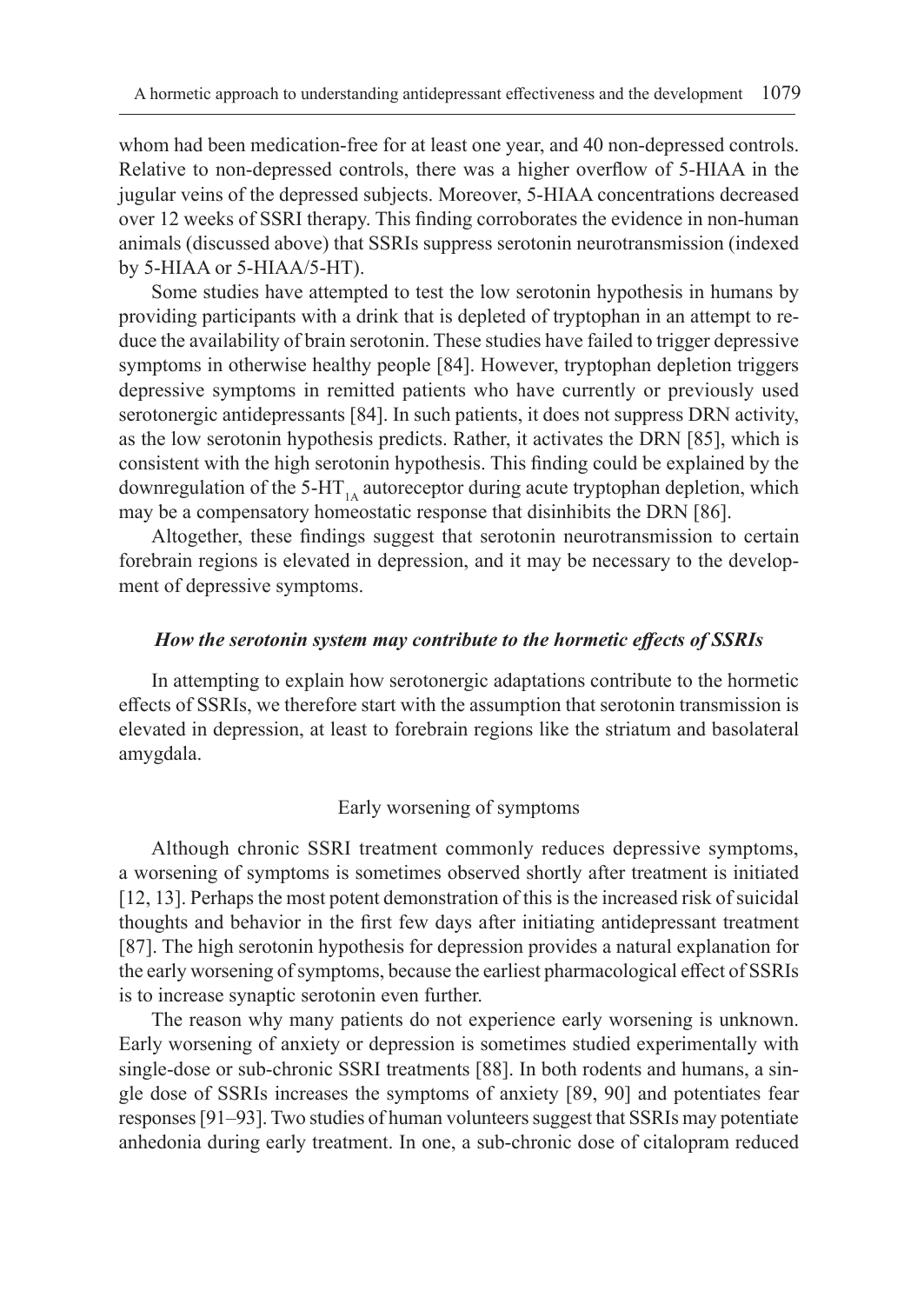the neural response to chocolate in areas involved in reward [94]. In the other, a single dose of paroxetine reduced the neural signal involved in motivation for a monetary reward [88]. Similarly, single doses of SSRIs often decrease reward-related activity in rodents [95–97]. However, these studies usually involve non-depressed individuals, which raises the issue of whether SSRIs worsen symptoms in depressed patients. Anecdotally, the worsening of symptoms during early antidepressant treatment may be more likely when the symptoms are mild [88]. It is possible that potential ceiling effects limit early worsening in patients with more severe symptoms.

There is interesting experimental evidence suggesting that early worsening may be less likely to occur in patients with more severe symptoms. In non-depressed human controls and in non-stressed rodents, a single dose of an SSRI increases the activation of the hypothalamus-pituitary-adrenal (HPA) axis [98–104]. However, in stressed animals and depressed patients, single SSRI doses do not affect HPA activity [103, 105]. Since the HPA axis is often hyperactivated in depression, a single dose of an SSRI appears to have little effect on an already activated stress response, which is consistent with a ceiling effect. Of course, the HPA activity of depressed patients is reduced by chronic SSRI treatment [106].

### The therapeutic delay

The therapeutic delay is also naturally explained by the high serotonin hypothesis in a way that is consistent with the adaptation framework that Hyman and Nestler espouse. Since SSRIs increase synaptic serotonin even further, one must resort to the gradual development of adaptations that oppose this elevation to explain the delayed therapeutic effect. The evidence that serotonin is necessary for the development of depressive symptoms suggests that the antidepressant effect could be linked to the gradual loss of serotonin content in the brain.

## Limited effectiveness

The symptom reducing effect of antidepressants during chronic treatment—relative to placebo—is not large [107–109]. This is also potentially explainable by the framework we suggest. Specifically, the oppositional tolerance that develops should be proportional to the strength of the drug [24]. In other words, a drug that is more effective in perturbing synaptic serotonin should trigger a stronger oppositional tolerance [24]. The fact that drug and the oppositional tolerance tend to cancel each other out could explain the limited effectiveness of antidepressants.

## Tachyphylaxis

Over sufficiently long time periods, the CNS should fully equilibrate to the load imposed by SSRIs, so the return of depressive symptoms over the course of prolonged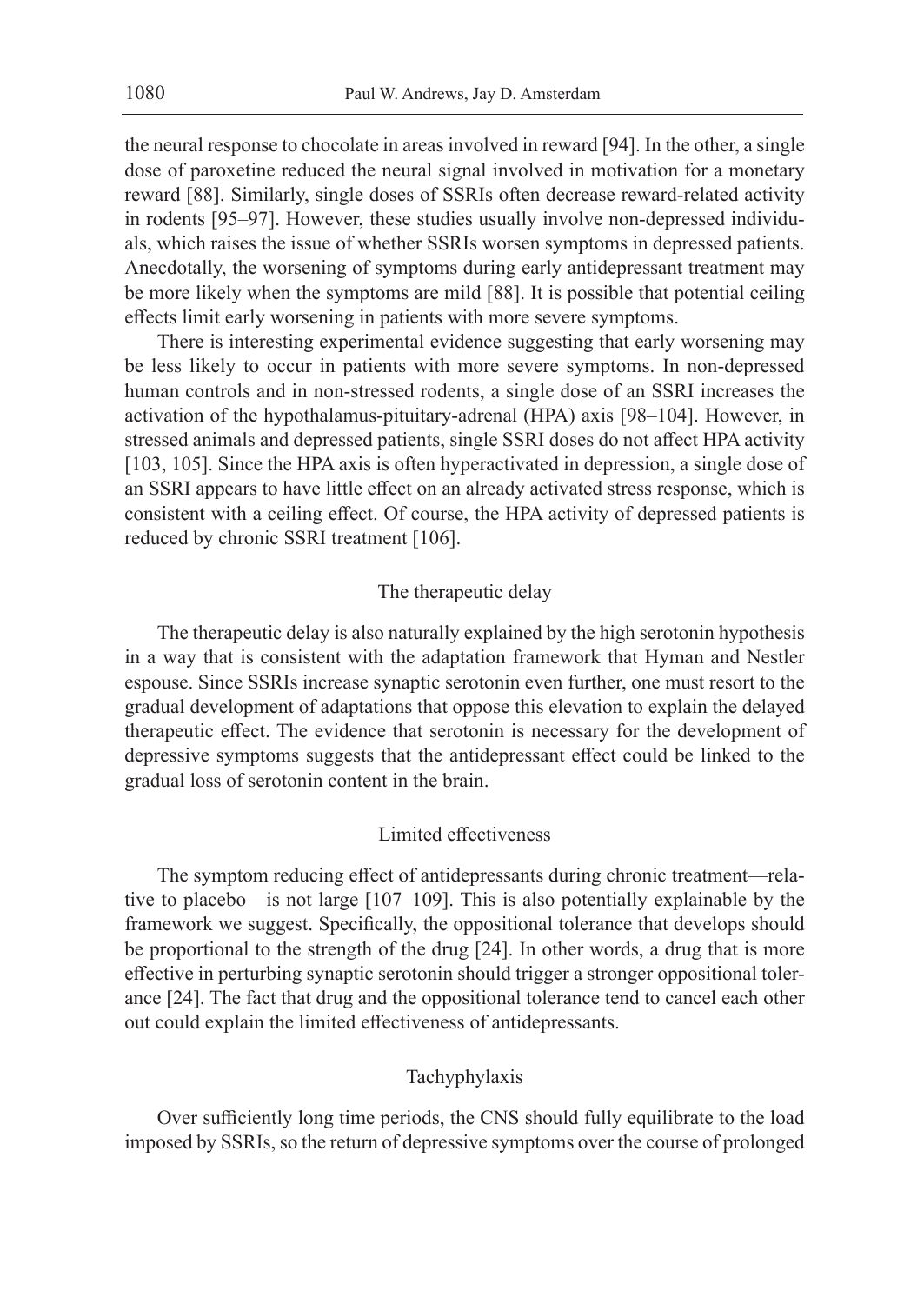SSRI use (tachyphylaxis) is somewhat to be expected [14]. However, it is difficult to explain tachyphylaxis solely in terms of adaptations in the serotonin system. For instance, if the loss of serotonin content is a sufficient, proximal cause of the antidepressant effect, then one might expect that tachyphylaxis would involve the return of serotonin content to premedication levels. However, the serotonin content of the brain remains depleted during prolonged SSRI use; it only returns to premedication levels sometime after discontinuation (Supplement, Figures S1 and S2). Somehow, the return of depressive symptoms must occur despite the loss of serotonin content. In this context, we note that total serotonin content is only reduced with chronic SSRI administration—it is not eliminated. It may be that adaptations in other neurotransmitter systems allow the brain to use what serotonin is available to bring about tachyphylaxis.

Again, we suggest that the transmission of serotonin to specific forebrain regions such as the striatum and amygdala—is a necessary, somewhat distal cause of depression. In these regions, activity in post-synaptic neurons plays a more proximal role. Moreover, proper synaptic function requires maintaining the ratio of excitation and inhibition at a homeostatic equilibrium [110], which is modulated by both serotonin and dopamine [111]. By provoking adaptations in the serotonin system, it is possible that SSRIs may indirectly trigger dampened oscillations in neuronal activity in relevant forebrain regions that account for the hormetic overshoots and undershoots in depressive symptoms during SSRI therapy, as well as tachyphylaxis. Again, adaptations in other neurotransmitter systems may contribute to the hormetic effects in depressive symptoms.

#### Relapse after discontinuation

Upon SSRI discontinuation, the load caused by the drug is removed, and the oppositional tolerance that has accumulated causes the system to dis-equilibrate. As extracellular serotonin falls below equilibrium, there could be a reduction in depressive symptoms, which is a prediction that we believe has never been tested. Moreover, we suggest that the relapse that often occurs after discontinuation [14, 24, 25, 37] represents an overshoot caused by the increase in serotonin content and transmission during this period. This overshoot mirrors the undershoot in depressive symptoms that occurs during chronic SSRI treatment. As the period of discontinuation becomes more prolonged, the system should eventually return to premedication conditions.

## Stepwise Resistance

Hyman and Nestler suggested that the adaptations induced by SSRIs can lock the system into a therapeutic state that outlasts the duration of drug treatment [35]. This suggestion is supported by the research discussed above in which neonatal SSRI exposure produces changes in the CNS that persist into adulthood. Unfortunately, the alterations to the system are often not therapeutic in the way that Hyman and Nestler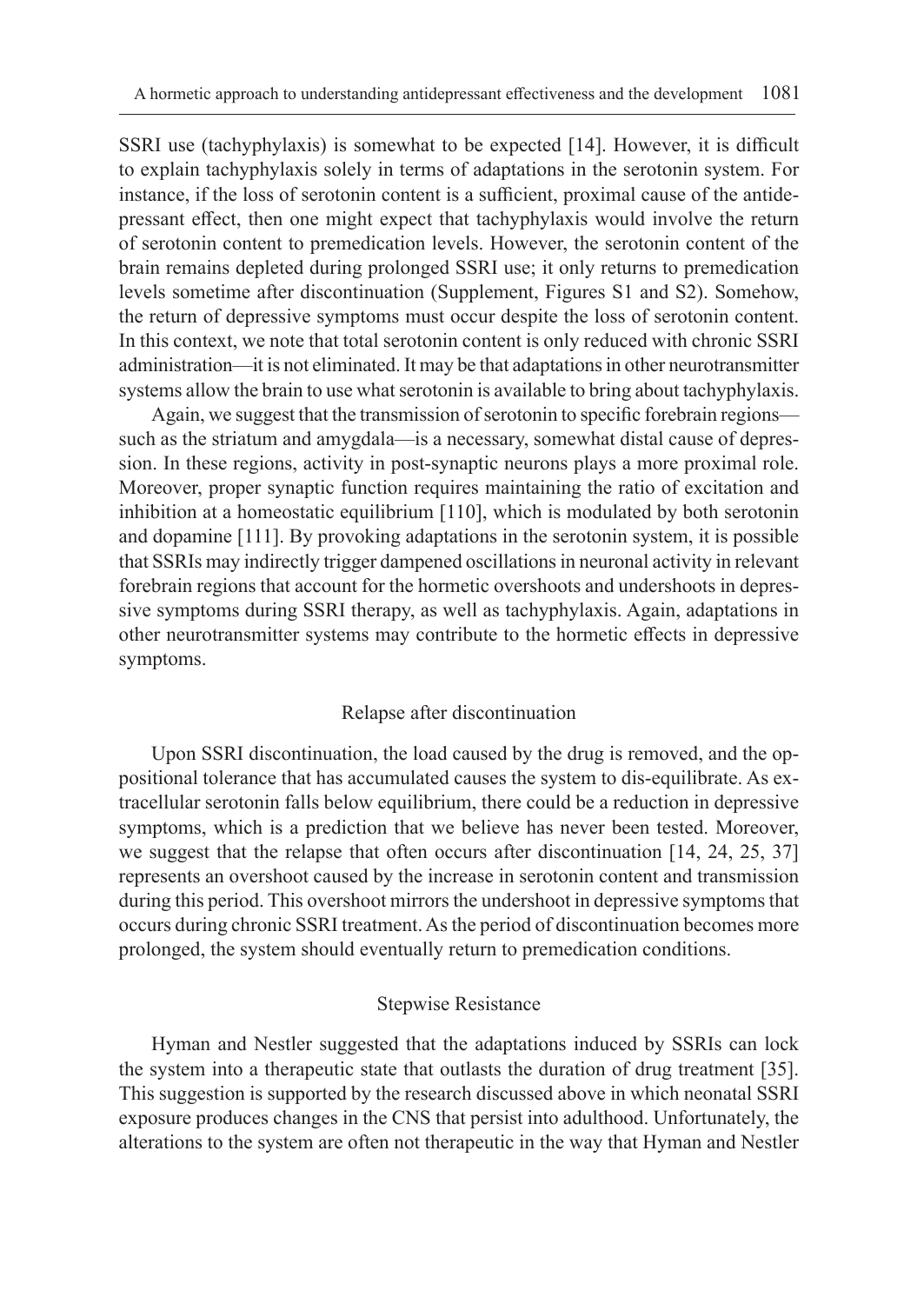hoped. Many of the studies show that rats exposed as neonates develop a depressed or anxious symptom profile when they reach adulthood [78, 112].

The phenomenon of stepwise resistance—where there is a loss of treatment effectiveness over repeated antidepressant treatment trials [18–23, 113–115]—suggests that exposure to SSRIs and other antidepressants can permanently alter the CNS even in adulthood. This is a within-person effect; it cannot be explained by stable betweenperson differences. Moreover, stepwise resistance does not appear to be caused by new episodes that happen shortly after discontinuation when oppositional tolerance has not fully dissipated, as this phenomenon can occur years after previous episodes have resolved.

Mechanistically, it is not clear how stepwise resistance in adults is achieved. One possibility comes from evidence that chronic fluoxetine administration in adult rats can induce hippocampal and prefrontal cortex neurons into a less mature state [116, 117]. The neuroplasticity seen in de-matured rat neurons is similar to that seen during critical developmental stages [118, 119], which suggests that adult SSRI exposure in humans can push neurotransmitter systems into a sensitive developmental stage where they may be permanently altered by the drugs.

#### **Conclusion**

Hyman and Nestler [35] argued that adaptations to SSRIs explain the therapeutic delay, while Fava [14] argued that adaptations to SSRIs explain tachyphylaxis and the increased risk of relapse after discontinuation. The concepts of hormesis and homeostasis can provide a unifying framework for understanding how both proposals may be correct. When interacting with a drug that perturbs a system from equilibrium, a homeostatic control mechanism often causes the system to alternate between positive and negative responses until it eventually equilibrates to the drug. SSRIs disrupt synaptic serotonin from its homeostatic equilibrium, and we have reviewed several adaptations in the serotonin system that may contribute to the hormetic effects of SSRIs. A complete understanding of how SSRIs affect depressive symptoms will require a full exploration of their temporally dynamic effects on multiple neurotransmitter systems.

*Author contributions***:** *PWA and JDA both contributed to the conceptual design and the writ*ing of the paper. Additionally, they both approved the final draft and are accountable for all *aspects of the work.*

*Conflicts of interests***:** *None declared.*

*Funding***:** *This research received no specific grant from any funding agency, commercial or not-for-profit sectors.*

*Acknowledgments***:** *We thank Steve Maier for comments on the manuscript.*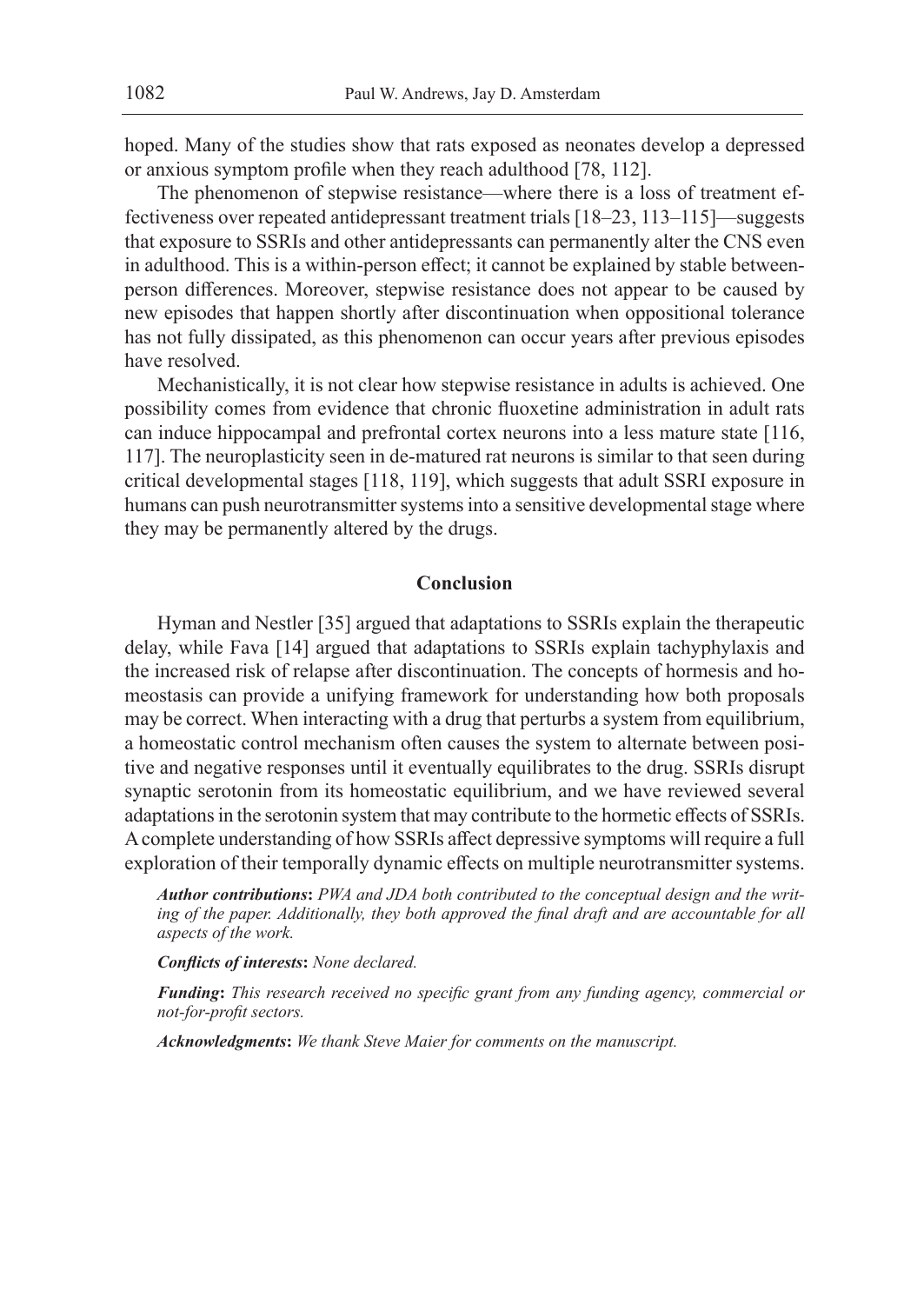#### **References**

- 1. Schildkraut JJ. *The catecholamine hypothesis of affective disorders: A review of supporting evidence.* Am. J. Psychiatry 1965; 122(5): 509–522.
- 2. Coppen A. *The biochemistry of affective disorders.* Br. J. Psychiatry 1967; 113(504): 1237–1264.
- 3. Lapin IP, Oxenkrug GF. *Intensification of the central serotoninergic processes as a possible determinant of the thymoleptic effect*. Lancet 1969; 293(7586): 132–136.
- 4. Andrews PW, Bharwani A, Lee KR, Fox M, Thomson JA Jr. *Is serotonin an upper or a downer? The evolution of the serotonergic system and its role in depression and the antidepressant response.* Neurosci. Biobehav. Rev. 2015; 51: 164–188.
- 5. Krishnan V, Nestler EJ. *The molecular neurobiology of depression.* Nature 2008; 455(7215): 894–902.
- 6. Belmaker RH, Agam G. *Major depressive disorder.* N. Engl. J. Med. 2008; 358(1): 55–68.
- 7. Bymaster FP, Zhang W, Carter PA, Shaw J, Chernet E, Phebus L et al. *Fluoxetine, but not other selective serotonin uptake inhibitors, increases norepinephrine and dopamine extracellular levels in prefrontal cortex.* Psychopharmacology 2002; 160(4): 353–361.
- 8. Rutter JJ, Auerbach SB. *Acute uptake inhibition increases extracellular serotonin in the rat forebrain.* J. Pharmacol. Exp Ther. 1993; 265(3): 1319–1324.
- 9. Charney DS, Menkes DB, Heninger GR. *Receptor sensitivity and the mechanism of action of antidepressant treatment: Implications for the etiology and therapy of depression.* Arch. Gen. Psychiatry 1981; 38(10): 1160–1180.
- 10. Oswald I, Brezinova V, Dunleavy DLF. *On the slowness of action of tricyclic antidepressant drugs.* Br. J. Psychiatry 1972; 120(559):673–677.
- 11. Cusin C, Fava M, Amsterdam JD, Quitkin FM, Reimherr FW, Beasley JC et al. *Early symptomatic worsening during treatment with fluoxetine in major depressive disorder: Prevalence and implications.* J. Clin. Psychiatry 2007; 68(1): 52–57.
- 12. Haslam C, Brown S, Atkinson S, Haslam R. *Patients' experiences of medication for anxiety and depression: Effects on working life.* Fam. Pract. 2004; 21(2): 204–212.
- 13. Porter RS, Kaplan JL, editors. *The Merck Manual of Diagnosis and Therapy*, 19<sup>th</sup> Edition. Whitehouse Station, NJ: Merck Sharp & Dohme Corp.; 2011.
- 14. Fava GA. *Can long-term treatment with antidepressant drugs worsen the course of depression?* J. Clin. Psychiatry 2003; 64(2): 123–133.
- 15. Fava GA, Offidani E. *The mechanisms of tolerance in antidepressant action.* Prog. Neuropsychopharmacol. Biol. Psychiatry 2011; 35(7): 1593–1602.
- 16. Byrne SE, Rothschild AJ. *Loss of antidepressant efficacy during maintenance therapy: Possible mechanisms and treatments.* J. Clin. Psychiatry 1998; 59(6): 279–288.
- 17. Kinrys G, Gold AK, Pisano VD, Freeman MP, Papakostas GI, Mischoulon D et al. *Tachyphylaxis in major depressive disorder: A review of the current state of research.* J. Affect. Disord. 2019; 245: 488–497.
- 18. Amsterdam JD, Williams D, Michelson D, Adler LA, Dunner DL, Nierenberg AA et al. *Tachyphylaxis after repeated antidepressant drug exposure in patients with recurrent major depressive disorder.* Neuropsychobiology 2009; 59(4): 227–233.
- 19. Amsterdam JD, Maislin G, Potter L. *Fluoxetine efficacy in treatment resistant depression.* Prog. Neuropsychopharmacol. Biol. Psychiatry 1994; 18(2): 243–261.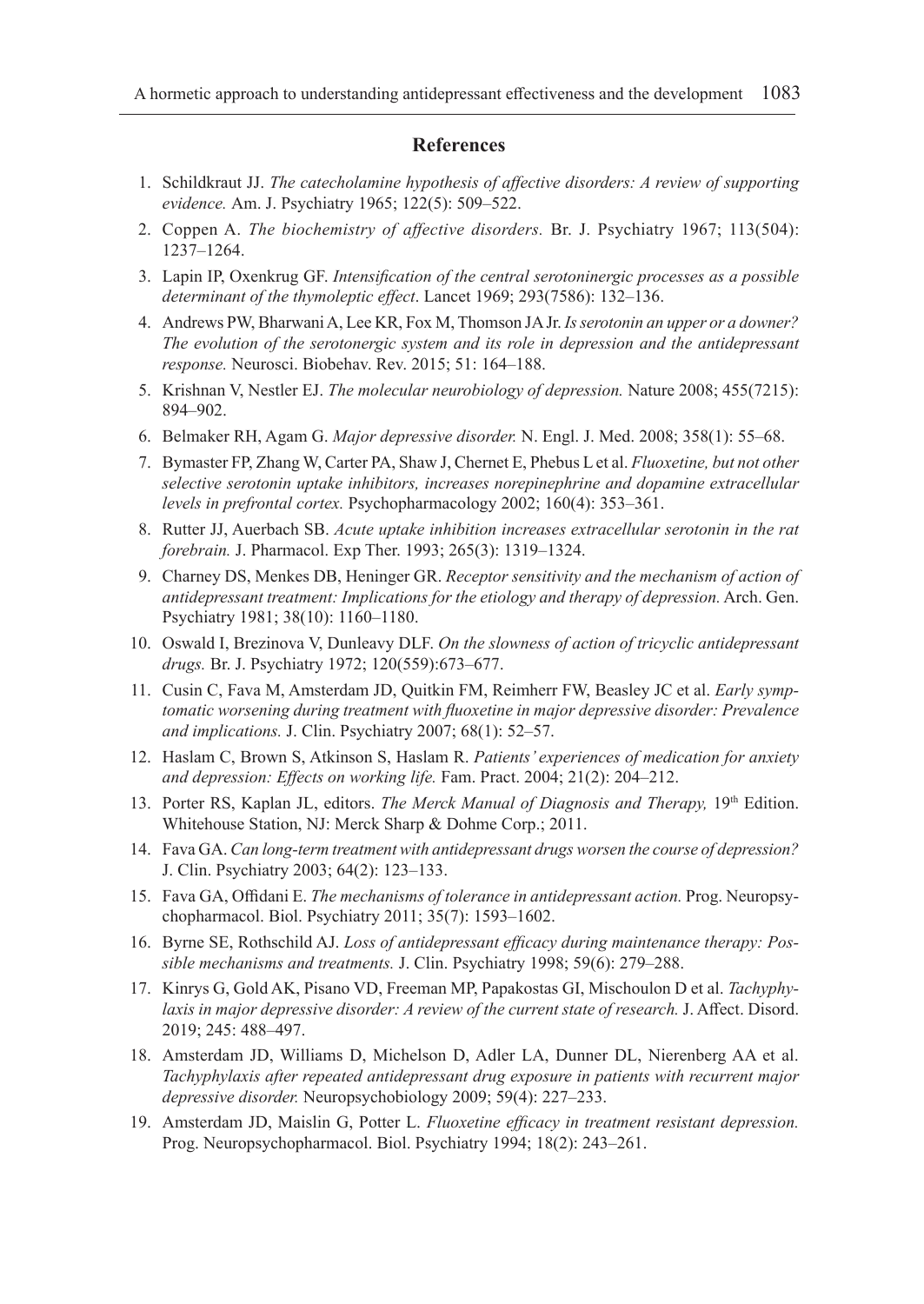- 20. Hsu JH, Mulsant BH, Lenze EJ, Karp JF, Lavretsky H, Roose SP et al. *Impact of prior treatment on remission of late-life depression with venlafaxine and subsequent aripiprazole or placebo augmentation.* American J. Geriatr. Psychiatry 2016; 24(10): 918–922.
- 21. Hunter AM, Cook IA, Tartter M, Sharma SK, Disse GD, Leuchter AF. *Antidepressant treatment history and drug-placebo separation in a placebo-controlled trial in major depressive disorder.* Psychopharmacology 2015; 232(20): 3833–3840.
- 22. Kim T, Xu C, Amsterdam JD. *Relative effectiveness of tricyclic antidepressant versus monoamine oxidase inhibitor monotherapy for treatment-resistant depression.* J. Affect. Disord. 2019; 250: 199–203.
- 23. Leykin Y, Amsterdam JD, DeRubeis RJ, Gallop R, Shelton RC, Hollon SD. *Progressive resistance to a selective serotonin reuptake inhibitor but not to cognitive therapy in the treatment of major depression.* J. Consult. Clin. Psychol. 2007; 75(2): 267–276.
- 24. Andrews PW, Kornstein S, Halberstadt L, Gardner C, Neale MC. *Blue again: Perturbational effects of antidepressants suggest monoaminergic homeostasis in major depression.* Front. Psychol. 2011; 2: 159.
- 25. Cuijpers P, Hollon SD, Straten A van, Bockting C, Berking M, Andersson G. *Does cognitive behaviour therapy have an enduring effect that is superior to keeping patients on continuation pharmacotherapy? A meta-analysis.* BMJ Open 2013; 3(4): e002542.
- 26. Stebbing ARD. *Adaptive responses account for the β-curve—hormesis is linked to acquired tolerance.* Nonlinearity Biol. Toxicol. Med. 2003;1(4): 493-511.
- 27. Calabrese EJ, Baldwin LA. *Toxicology rethinks its central belief.* Nature 2003; 421: 691–692.
- 28. Calabrese EJ, Baldwin LA. *The hormetic dose-response model is more common than the threshold model in toxicology.* Toxicol. Sci. 2003; 71(2): 246–50.
- 29. Mattson MP, Calabrese EJ, editors. *Hormesis: A revolution in biology, toxicology and medicine.*  New York: Springer; 2010.
- 30. Stebbing ARD. *Hormesis The stimulation of growth by low levels of inhibitors.* Sci. Total Environ. 1982; 22(3): 213–234.
- 31. Calabrese EJ, Baldwin LA. *Hormesis: U-shaped dose responses and their centrality in toxicology.* Trends Pharmacolo. Sci. 2001; 22(6): 285–291.
- 32. Calabrese EJ, Baldwin LA. *The frequency of U-shaped dose responses in the toxicological literature.* Toxicol. Sci. 2001; 62(2): 330–338.
- 33. Calabrese EJ. *Overcompensation stimulation: A mechanism for hormetic effects.* Crit. Rev. Toxicol. 2001; 31(4–5): 425–470.
- 34. Stebbing ARD. *Interpreting 'dose-response' curves using homeodynamic data: with an improved explanation for hormesis.* Dose-Response 2009; 7(3): 221-233.
- 35. Hyman SE, Nestler EJ. *Initiation and adaptation: A paradigm for understanding psychotropic drug action.* Am. J. Psychiatry 1996; 153(2): 151–162.
- 36. Vetulani J, Sulser F. *Action of various antidepressant treatments reduces reactivity of noradrenergic cyclic AMP-generating system in limbic forebrain.* Nature 1975; 257(5526): 495–496.
- 37. Fava GA, Cosci F. *Understanding and managing withdrawal syndromes after discontinuation of antidepressant drugs.* J. Clin. Psychiatry 2019; 80(6): 19com12794
- 38. Best J, Nijhout HF, Reed M. *Serotonin synthesis, release and reuptake in terminals: A mathematical model.* Theor. Biol. Med. Model. 2010; 7(1): 34.
- 39. Blier P. *Resiliency of monoaminergic systems: The 80% rule and its relevance to drug development.* J. Psychopharmacol. 2008; 22(6): 587–589.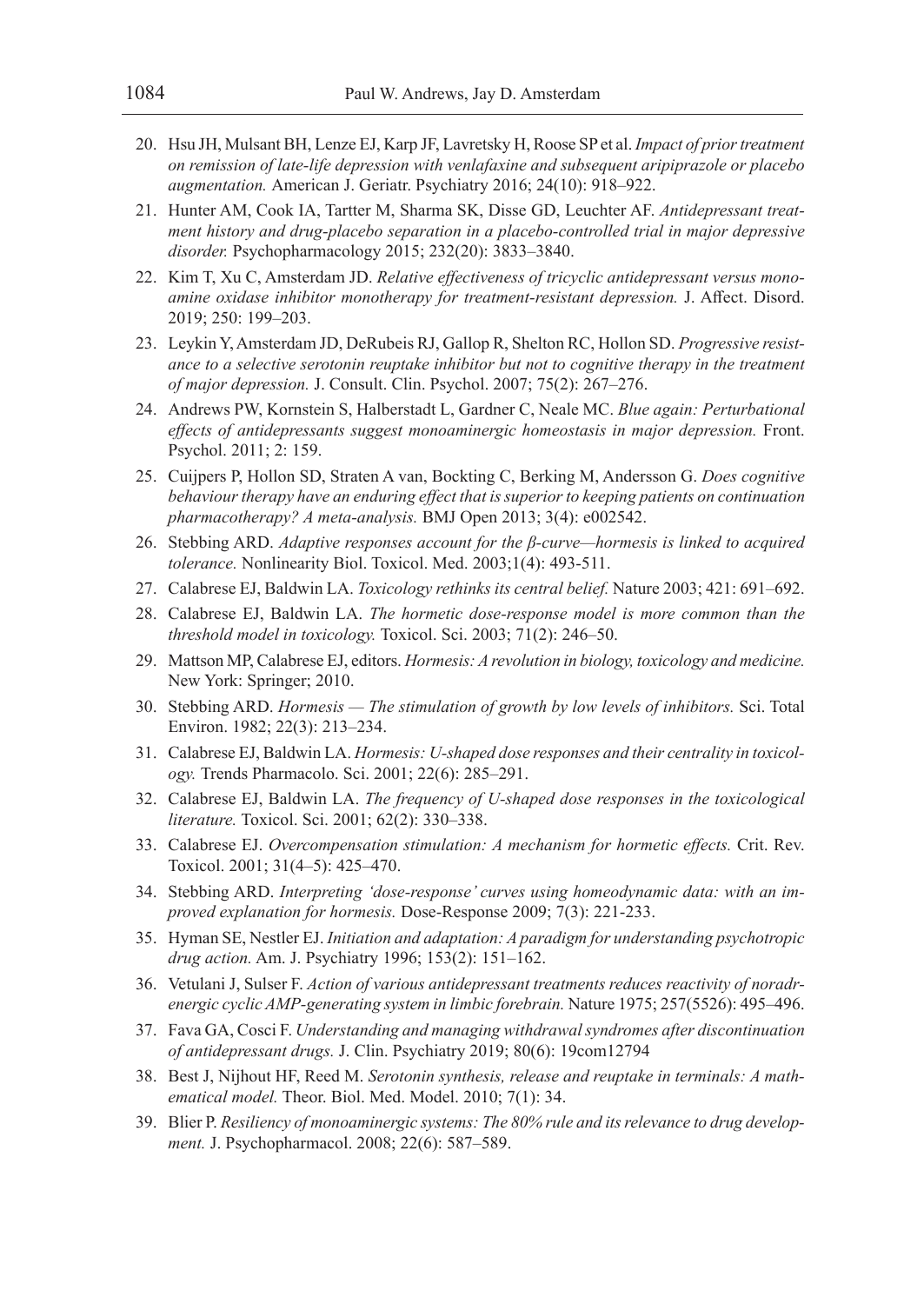- 40. Stricker EM, Zigmond MJ. *Brain monoamines, homeostasis, and adaptive behavior. handbook of physiology: Intrinsic regulatory systems of the brain.* Bethesda, MD: American Physiological Society; 1986. P. 677–700.
- 41. Young AM, Goudie AJ. *Adaptive processes regulating tolerance to behavioral effects of drugs.* In: Bloom FE, Kupfer DJ, editors. *Psychopharmacology: The fourth generation of progress.* New York: Raven Press; 1995. P. 733–742.
- 42. Albert PR, Benkelfat C, Descarries L. *The neurobiology of depression—Revisiting the serotonin hypothesis. I. Cellular and molecular mechanisms.* Philos. Trans. R. Soc. Lond. B Biol. Sci. 2012; 367(1601): 2378–2381.
- 43. Maes M, Meltzer HY. *The serotonin hypothesis of major depression*. In: Bloom FE, Kupfer DJ, editors. *Psychopharmacology: The fourth generation of progress.* New York: Raven Press; 1995. P. 921–932.
- 44. Barton DA, Esler MD, Dawood T, Lambert EA, Haikerwal D, Brenchley C et al. *Elevated brain serotonin turnover in patients with depression: Effect of genotype and therapy.* Arch. Gen. Psychiatry 2008; 65(1): 38–46.
- 45. Petty F, Kramer G, Wilson L, Jordan S. *In vivo serotonin release and learned helplessness.* Psychiatry Res. 1994; 52(3): 285–293.
- 46. Zangen A, Overstreet DH, Yadid G. *High serotonin and 5-hydroxyindoleacetic acid levels in limbic brain regions in a rat model of depression; Normalization by chronic antidepressant treatment.* J. Neurochem. 1997; 69(6) :2477–2483.
- 47. Kirsch I. *The emperor's new drugs: Exploding the antidepressant myth.* New York, NY: Basic Books; 2010.
- 48. Lacasse JR, Leo J. *Serotonin and depression: A disconnect between the advertisements and the scientific literature.* PLoS Medicine 2005; 2(12): e392.
- 49. Maier SF, Seligman MEP. *Learned helplessness at fifty: Insights from neuroscience.* Psychol. Rev. 2016; 123(4): 349–367.
- 50. Chung KKK, Martinez M, Herbert J. *Central serotonin depletion modulates the behavioural, endocrine and physiological responses to repeated social stress and subsequent c-fos expression in the brains of male rats.* Neuroscience 1999; 92(2): 613–625.
- 51. Yalcin I, Coubard S, Bodard S, Chalon S, Belzung C. *Effects of 5,7-dihydroxytryptamine lesion of the dorsal raphe nucleus on the antidepressant-like action of tramadol in the unpredictable chronic mild stress in mice.* Psychopharmacology 2008; 200(4): 497–507.
- 52. Angoa-Pérez M, Kane MJ, Briggs DI, Herrera-Mundo N, Sykes CE, Francescutti DM et al. *Mice genetically depleted of brain serotonin do not display a depression-like behavioral phenotype.* ACS Chem. Neurosci. 2014; 5(10): 908–919.
- 53. Amat J, Baratta MV, Paul E, Bland ST, Watkins LR, Maier SF. *Medial prefrontal cortex determines how stressor controllability affects behavior and dorsal raphe nucleus.* Nat. Neurosci. 2005; 8(3): 365–371.
- 54. Calabrese EJ. *Hormesis within a mechanistic context.* Homeopathy 2015; 104(2): 90–96.
- 55. Stebbing ARD*. Hormesis: Interpreting the β-curve using control theory.* J. Appl. Toxicol. 2000; 20(2): 93–101.
- 56. O'Leary T, Wyllie DJA. *Neuronal homeostasis: Time for a change?* J. Physiol. 2011; 589(20): 4811–4826.
- 57. Smith TD, Kuczenski R, George‐Friedman K, Malley JD, Foote SL*. In vivo microdialysis assessment of extracellular serotonin and dopamine levels in awake monkeys during sustained fluoxetine administration.* Synapse 2000; 38(4): 460–470.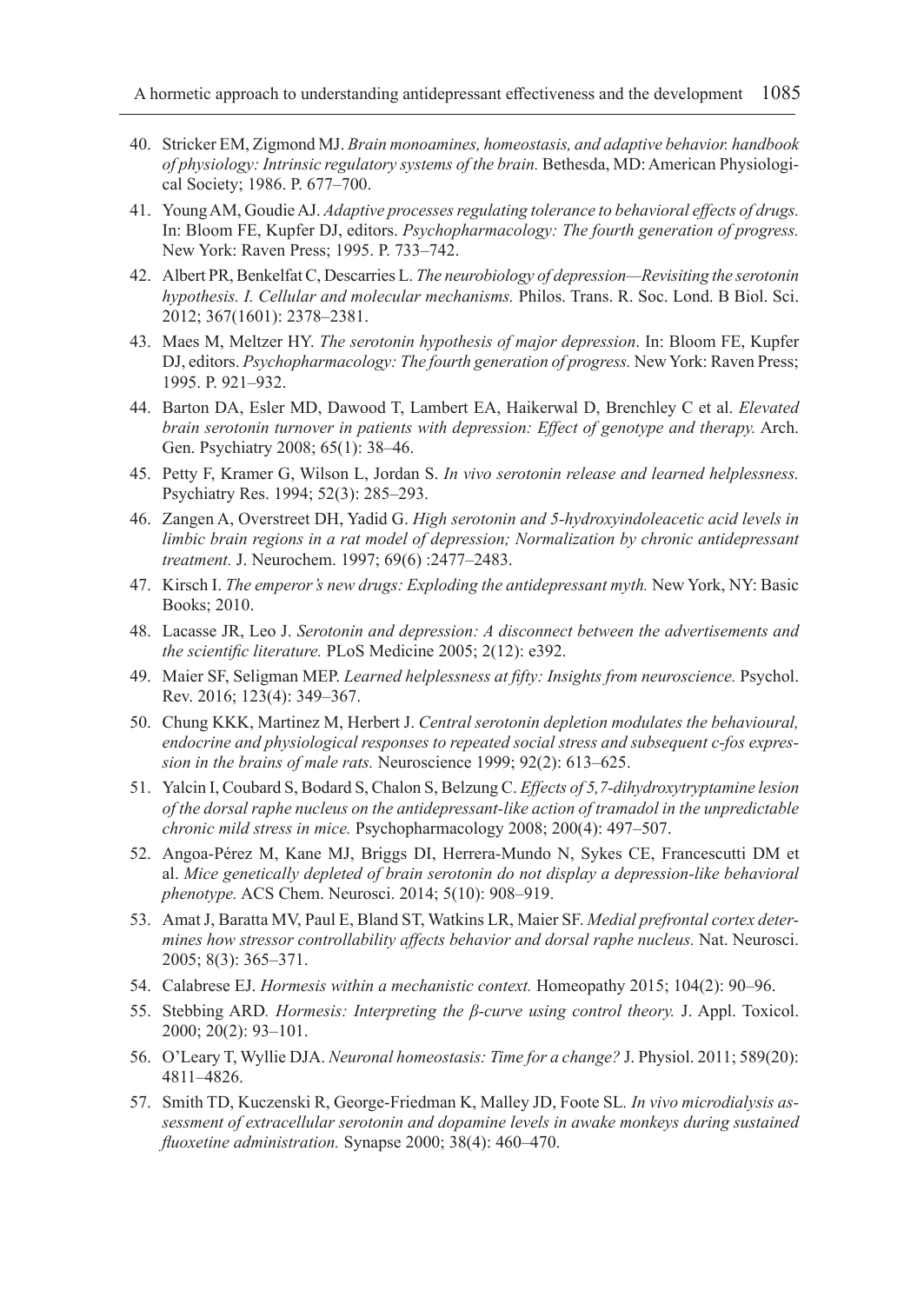- 58. Popa D, Cerdan J, Repérant C, Guiard BP, Guilloux J-P, David DJ et al*. A longitudinal study of 5-HT outflow during chronic fluoxetine treatment using a new technique of chronic microdialysis in a highly emotional mouse strain.* Eur. J. Pharmacol. 2010; 628(1): 83–90.
- 59. Malagié I, Deslandes A, Gardier AM. *Effects of acute and chronic tianeptine administration on serotonin outflow in rats: Comparison with paroxetine by using in vivo microdialysis.* Eur. J. Pharmacol. 2000; 403(1): 55–65.
- 60. Adell A, García-Marquez C, Armario A, Gelpí E. *Chronic administration of clomipramine prevents the increase in serotonin and noradrenaline induced by chronic stress.* Psychopharmacology 1989; 99(1): 22–26.
- 61. Alpers HS, Himwich HE. *The effects of chronic imipramine administration on rat brain levels of serotonin, 5-hydroxyindoleacetic acid, norepinephrine and dopamine.* J. Pharmacol. Exp. Ther. 1972; 180(3): 531–538.
- 62. Bosker FJ, Tanke MAC, Jongsma ME, Cremers TIFH, Jagtman E, Pietersen CY et al. *Biochemical and behavioral effects of long-term citalopram administration and discontinuation in rats: Role of serotonin synthesis.* Neurochem. Int. 2010; 57(8): 948–957.
- 63. Caccia S, Anelli M, Codegoni AM, Fracasso C, Garattini S. *The effects of single and repeated anorectic doses of 5-hydroxytryptamine uptake inhibitors on indole levels in rat brain.* Br. J. Pharmacol. 1993; 110(1): 355–359.
- 64. Caccia S, Fracasso C, Garattini S, Guiso G, Sarati S. *Effects of short and long-term administration of fluoxetine on the monoamine content of rat brain.* Neuropharmacology 1992; 31(4): 343–347.
- 65. Carruba MO, Picotti GB, Zambotti F, Mantegazza P. *Effects of mazindol, fenfluramine and chlorimipramine on the 5-hydroxytryptamine uptake and storage mechanisms in rat brain: Similarities and differences.* NaunynSchmiedebergs Arch. Pharmacol. 1977; 300(3): 227–232.
- 66. Honig G, Jongsma ME, Hart MCG van der, Tecott LH. *Chronic citalopram administration causes a sustained suppression of serotonin synthesis in the mouse forebrain.* PLoS ONE 2009; 4(8): e6797.
- 67. Hrdina PD. *Regulation of high and low-affinity [3H]imipramine recognition sites in rat brain by chronic treatment with antidepressants.* Eur. J. Pharmacol. 1987; 138(2): 159–168.
- 68. Marsteller DA, Barbarich‐Marsteller NC, Patel VD, Dewey SL. *Brain metabolic changes following 4-week citalopram infusion: Increased 18FDG uptake and γ-amino butyric acid levels.* Synapse 2007; 61(11): 877–881.
- 69. Ross SB, Hall H, Renyi AL, Westerlund D. *Effects of zimelidine on serotoninergic and noradrenergic neurons after repeated administration in the rat.* Psychopharmacology 1981; 72(3): 219–225.
- 70. Carlsson A, Lindqvist M. *Effects of antidepressant agents on the synthesis of brain monoamines.* J. Neural. Transm. 1978; 43(2): 73–91.
- 71. Moret C, Briley M. *Effects of acute and repeated administration of citalopram on extracellular levels of serotonin in rat brain.* Eur. J. Pharmacol. 1996; 295(2): 189–197.
- 72. Moret C, Briley M. *Effect of antidepressant drugs on monoamine synthesis in brain in vivo.* Neuropharmacology 1992; 31(7): 679–684.
- 73. Stenfors C, Ross SB. *Evidence for involvement of 5-hydroxytryptamine1B autoreceptors in the enhancement of serotonin turnover in the mouse brain following repeated treatment with fluoxetine.* Life Sci. 2002; 71(24): 2867–2880.
- 74. Blier P, de Montigny C. *Current advances and trends in the treatment of depression.* Trends Pharmacol. Sci. 1994; 15(7): 220–226.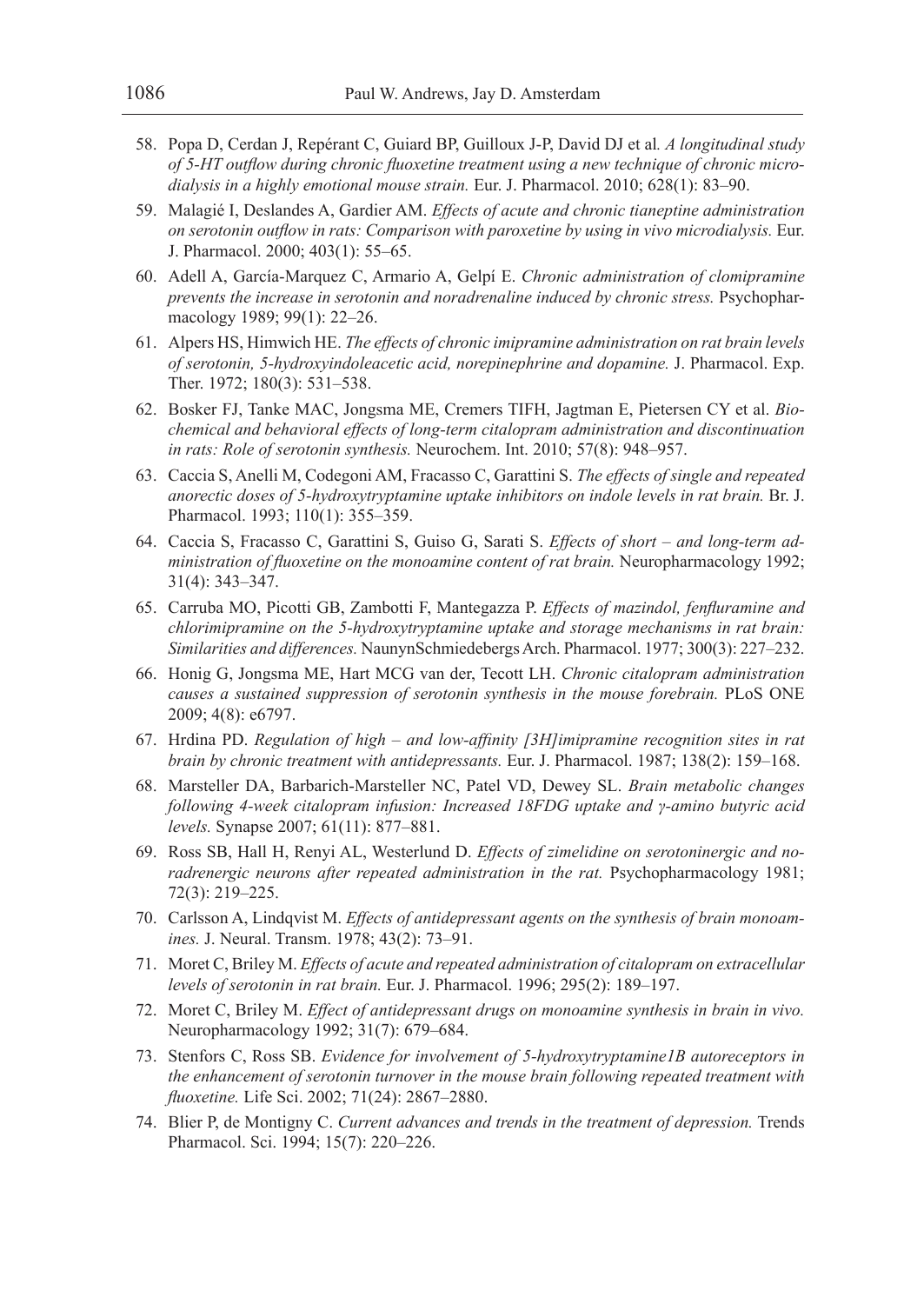- 75. Preskorn SH. *Clinical pharmacology of selective serotonin reuptake inhibitors.* Caddo, OK: Professional Communications; 1996.
- 76. Trouvin JH, Gardier AM, Chanut E, Pages N, Jacquot C. *Time course of brain serotonin metabolism after cessation of long-term fluoxetine treatment in the rat.* Life Sci. 1993; 52(18): PL187–192.
- 77. Altieri SC, Yang H, O'Brien HJ, Redwine HM, Senturk D, Hensler JG et al. *Perinatal vs genetic programming of serotonin states associated with anxiety.* Neuropsychopharmacology 2015; 40(6): 1456–1470.
- 78. Maciag D, Simpson KL, Coppinger D, Lu Y, Wang Y, Lin RCS et al. *Neonatal antidepressant exposure has lasting effects on behavior and serotonin circuitry.* Neuropsychopharmacology 2006; 31(1): 47–57.
- 79. Simpson KL, Weaver KJ, Villers-Sidani E de, Lu JY-F, Cai Z, Pang Y et al. *Perinatal antidepressant exposure alters cortical network function in rodents.* PNAS 2011; 108(45): 18465–18470.
- 80. Weaver KJ, Paul IA, Lin RCS, Simpson KL. *Neonatal exposure to citalopram selectively alters the expression of the serotonin transporter in the hippocampus: Dose-dependent effects.* Anat. Rec. 2010; 293(11): 1920–1932.
- 81. Maier SF, Watkins LR. *Stressor controllability and learned helplessness: The roles of the dorsal raphe nucleus, serotonin, and corticotropin-releasing factor.* Neurosci. Biobehav. Rev. 2005; 29(4): 829–841.
- 82. Newberg AB, Amsterdam JD, Wintering N, Shults J. *Low brain serotonin transporter binding in major depressive disorder.* Psychiatry Res. Neuroimaging 2012; 202(2): 161–167.
- 83. Amsterdam JD, Newberg AB, Newman CF, Shults J, Wintering N, Soeller I. *Change over time in brain serotonin transporter binding in major depression: Effects of therapy measured with [123I]-ADAM SPECT.* J. Neuroimaging 2013; 23(4): 469–476.
- 84. Ruhé HG, Mason NS, Schene AH*. Mood is indirectly related to serotonin, norepinephrine and dopamine levels in humans: A meta-analysis of monoamine depletion studies.* Mol. Psychiatry 2007; 12(4): 331–359.
- 85. Morris JS, Smith KA, Cowen PJ, Friston KJ, Dolan RJ. *Covariation of activity in habenula and dorsal raphé nuclei following tryptophan depletion.* Neuroimage 1999; 10(2): 163–172.
- 86. Cahir M, Ardis T, Reynolds GP, Cooper SJ. *Acute and chronic tryptophan depletion differentially regulate central 5-HT1A and 5-HT2A receptor binding in the rat. Psychopharmacology* 2007; 190(4): 497–506.
- 87. Jick H, Kaye JA, Jick SS. *Antidepressants and the risk of suicidal behaviors.* JAMA 2004; 292(3): 338–343.
- 88. Marutani T, Yahata N, Ikeda Y, Ito T, Yamamoto M, Matsuura M et al. *Functional magnetic resonance imaging study on the effects of acute single administration of paroxetine on motivation-related brain activity.* Psychiatry Clin. Neurosci. 2011; 65(2): 191–198.
- 89. Bagdy G, Graf M, Anheuer ZE, Modos EA, Kantor S. *Anxiety-like effects induced by acute fluoxetine, sertraline or m-CPP treatment are reversed by pretreatment with the 5-HT2C receptor antagonist SB-242084 but not the 5-HT1A receptor antagonist WAY-100635.* Int. J. Neuropsychopharmacol. 2001; 4(4): 399–408.
- 90. Grillon C, Levenson J, Pine DS. *A single dose of the selective serotonin reuptake inhibitor citalopram exacerbates anxiety in humans: A fear-potentiated startle study.* Neuropsychopharmacology 2007; 32(1): 225–231.
- 91. Burghardt NS, Bauer EP. *Acute and chronic effects of selective serotonin reuptake inhibitor treatment on fear conditioning: Implications for underlying fear circuits.* Neuroscience 2013; 247: 253–272.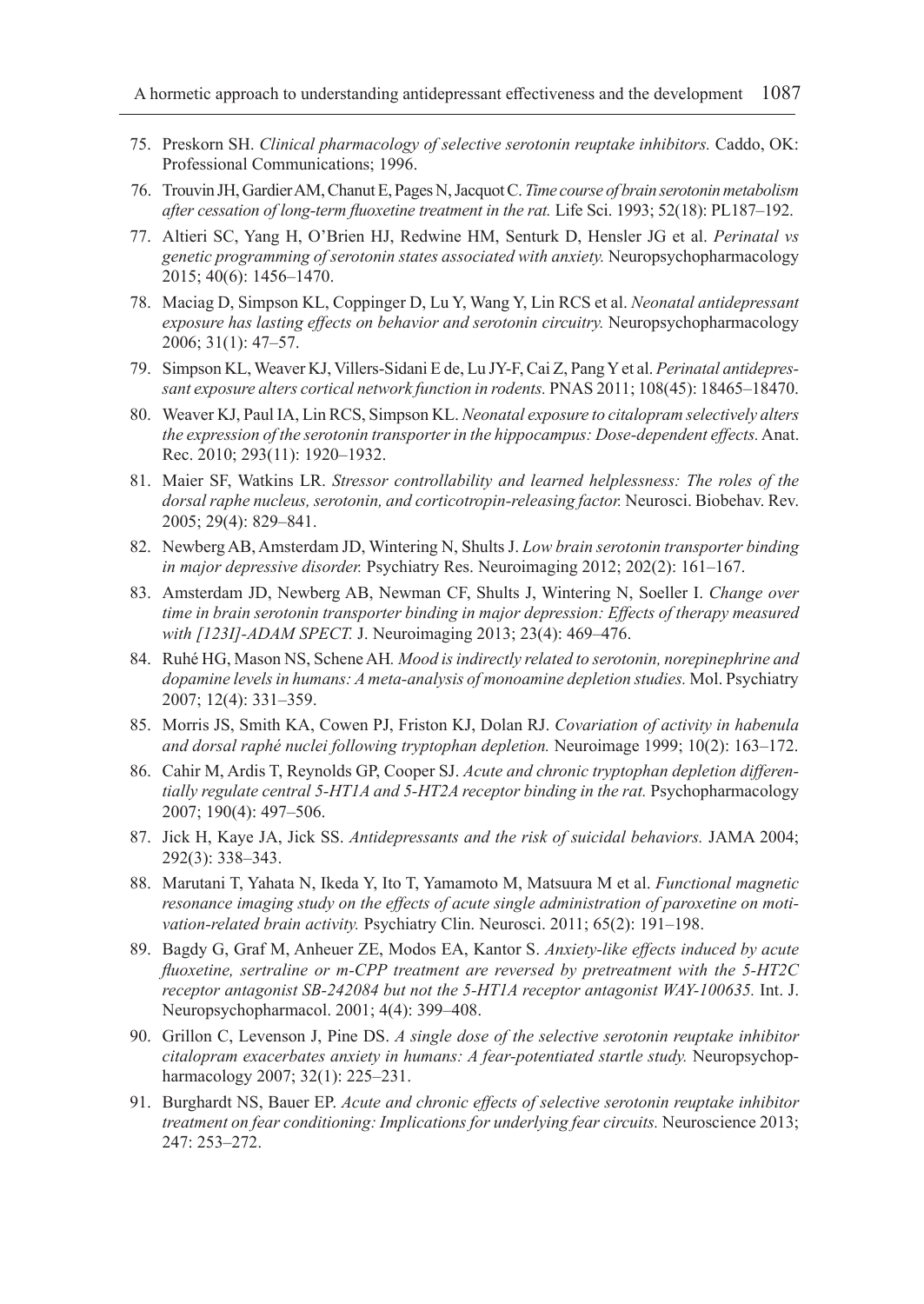- 92. Bigos KL, Pollock BG, Aizenstein HJ, Fisher PM, Bies RR, Hariri AR. *Acute 5-HT reuptake blockade potentiates human amygdala reactivity.* Neuropsychopharmacology 2008; 33(13): 3221–3225.
- 93. Murphy SE, Norbury R, O'Sullivan U, Cowen PJ, Harmer CJ. *Effect of a single dose of citalopram on amygdala response to emotional faces.* Br. J. Psychiatry 2009; 194(6): 535–540.
- 94. McCabe C, Mishor Z, Cowen PJ, Harmer CJ. *Diminished neural processing of aversive and rewarding stimuli during selective serotonin reuptake inhibitor treatment.* Biol. Psychiatry 2010; 67(5): 439–445.
- 95. Weber M, Talmon S, Schulze I, Boeddinghaus C, Gross G, Schoemaker H et al. *Running wheel activity is sensitive to acute treatment with selective inhibitors for either serotonin or norepinephrine reuptake.* Psychopharmacology 2009; 203(4): 753–762.
- 96. Harrison AA, Markou A. *Serotonergic manipulations both potentiate and reduce brain stimulation reward in rats: Involvement of serotonin-1A receptors.* J. Pharmacol. Exp. Ther. 2001; 297(1): 316–325.
- 97. Browne CJ, Fletcher PJ. *Decreased incentive motivation following knockout or acute blockade of the serotonin transporter: Role of the 5-HT 2C receptor.* Neuropsychopharmacology 2016; 41(10): 2566–2576.
- 98. Ahrens T, Frankhauser P, Lederbogen F, Deuschle M. *Effect of single-dose sertraline on the hypothalamus-pituitary-adrenal system, autonomic nervous system, and platelet function.* J. Clin. Psychopharmacol. 2007; 27(6): 602.
- 99. Attenburrow M-J, Mitter P, Whale R, Terao T, Cowen P. *Low-dose citalopram as a 5-HT neuroendocrine probe.* Psychopharmacology 2001; 155(3): 323–326.
- 100. Holsboer F, Barden N. *Antidepressants and hypothalamic-pituitary-adrenocortical regulation.* Endocr. Rev. 1996; 17(2): 187–205.
- 101. Jensen JB, Jessop DS, Harbuz MS, Mørk A, Sánchez C, Mikkelsen JD. *Acute and long-term treatments with the selective serotonin reuptake inhibitor citalopram modulate the HPA axis activity at different levels in male rats.* J. Neuroendocrinol. 1999; 11(6): 465–471.
- 102. Meltzer HY, Simonovic M, Sturgeon RD, Fang VS. *Effect of antidepressants, lithium and electroconvulsive treatment on rat serum prolactin levels.* Acta. Psychiatr. Scand. 1981; 63(s290): 100–121.
- 103. Moncek F, Duncko R, Jezova D*. Repeated citalopram treatment but not stress exposure attenuates hypothalamic-pituitary-adrenocortical axis response to acute citalopram injection.* Life Sci. 2003; 72(12): 1353–1365.
- 104. Seifritz E, Baumann P, Müller MJ, Annen O, Amey M, Hemmeter U et al. *Neuroendocrine effects of a 20-mg citalopram infusion in healthy males.* Neuropsychopharmacology 1996; 14(4): 253–263.
- 105. Kapitany T, Schindl M, Schindler SD, Heßelmann B, Füreder T, Barnas C et al. *The citalopram challenge test in patients with major depression and in healthy controls.* Psychiatry Res. 1999; 88(2): 75–88.
- 106. Nikisch G, Mathé AA, Czernik A, Thiele J, Bohner J, Eap CB et al. *Long-term citalopram administration reduces responsiveness of HPA axis in patients with major depression: Relationship with S-citalopram concentrations in plasma and cerebrospinal fluid (CSF) and clinical response.* Psychopharmacology 2005; 181(4): 751–760.
- 107. Kirsch I, Deacon BJ, Huedo-Medina TB, Scoboria A, Moore TJ, Johnson BT. *Initial severity and antidepressant benefits: A meta-analysis of data submitted to the Food and Drug Administration.* PLoS Medicine 2008; 5(2): e45.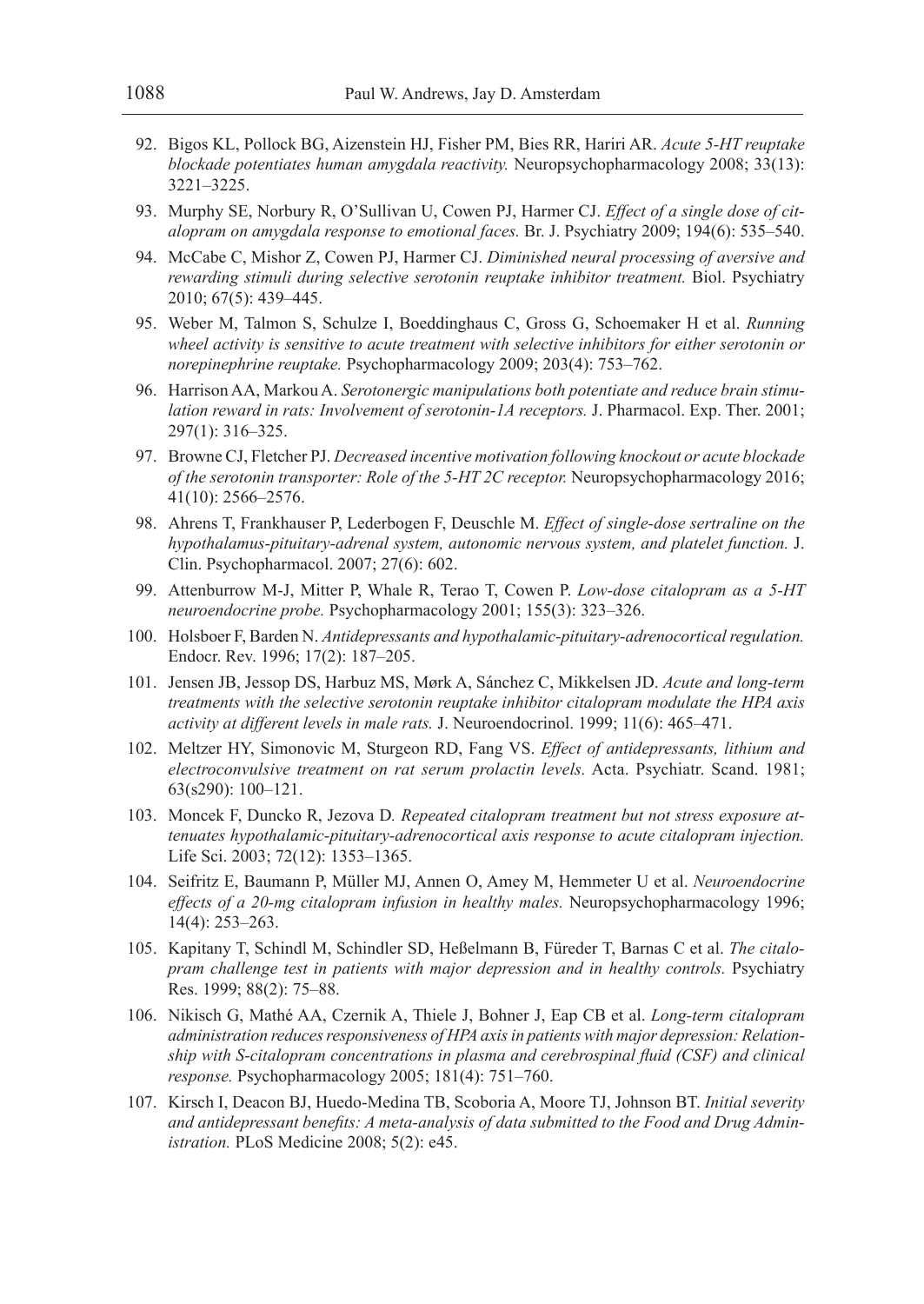- 108. Fournier JC, DeRubeis RJ, Hollon SD, Dimidjian S, Amsterdam JD, Shelton RC et al. *Antidepressant drug effects and depression severity: A patient-level meta-analysis.* JAMA 2010; 303(1): 47–53.
- 109. Moncrieff J, Kirsch I. *Empirically derived criteria cast doubt on the clinical significance of antidepressant-placebo differences.* Contemp. Clin. Trials 2015; 43: 60–62.
- 110. Shew WL, Plenz D. *The functional benefits of criticality in the cortex*. Neuroscientist 2013; 19(1): 88–100.
- 111. Meunier CNJ, Chameau P, Fossier PM. *Modulation of synaptic plasticity in the cortex needs to understand all the players.* Front. Synaptic Neurosci. 2017; 9: 2. Doi: 10.3389/ fnsyn.2017.00002.
- 112. Ansorge MS, Zhou M, Lira A, Hen R, Gingrich JA. *Early-life blockade of the 5-HT transporter alters emotional behavior in adult mice.* Science 2004; 306(5697): 879–881.
- 113. Amsterdam JD, Lorenzo‐Luaces L, DeRubeis RJ. *Step-wise loss of antidepressant effectiveness with repeated antidepressant trials in bipolar II depression.* Bipolar Disord. 2016; 18(7): 563–570.
- 114. Amsterdam JD, Shults J. *Does tachyphylaxis occur after repeated antidepressant exposure in patients with Bipolar II major depressive episode?* J. Affect. Disord. 2009; 115(1): 234–240.
- 115. Amsterdam JD, Shults J. *MAOI efficacy and safety in advanced stage treatment-resistant depression—A retrospective study.* J. Affect. Disord. 2005; 89(1): 183–188.
- 116. Hagihara H, Ohira K, Miyakawa T. *Transcriptomic evidence for immaturity induced by antidepressant fluoxetine in the hippocampus and prefrontal cortex.* Neuropsychopharmacol. Rep. 2019; 39(2): 78-89.
- 117. Kobayashi K, Ikeda Y, Sakai A, Yamasaki N, Haneda E, Miyakawa T et al. *Reversal of hippocampal neuronal maturation by serotonergic antidepressants.* PNAS 2010; 107(18): 8434–8439.
- 118. Beshara S, Beston BR, Pinto JGA, Murphy KM. *Effects of fluoxetine and visual experience on glutamatergic and GABAergic synaptic proteins in adult rat visual cortex.* eNeuro. 2016; 2(6). Doi: 10.1523/ENEURO.0126-15.2015.
- 119. Maya Vetencourt JF, Sale A, Viegi A, Baroncelli L, Pasquale RD, O'Leary OF et al. *The antidepressant fluoxetine restores plasticity in the adult visual cortex.* Science 2008; 320(5874): 385–388.
- 120. Mitchell PJ. *Antidepressant treatment and rodent aggressive behaviour.* Eur. J. Pharmacol. 2005; 526(1): 147–162.
- 121. Grillon C, Chavis C, Covington MF, Pine DS. *Two-week treatment with the selective serotonin reuptake inhibitor citalopram reduces contextual anxiety but not cued fear in healthy volunteers: A fear-potentiated startle study.* Neuropsychopharmacology 2009; 34(4): 964–971.
- 122. de Foubert G, Carney SL, Robinson CS, Destexhe EJ, Tomlinson R, Hicks CA et al. *Fluoxetineinduced change in rat brain expression of brain-derived neurotrophic factor varies depending on length of treatment.* Neuroscience 2004; 128(3): 597–604.
- 123. Khundakar AA, Zetterström TSC. *Biphasic change in BDNF gene expression following antidepressant drug treatment explained by differential transcript regulation.* Brain Res. 2006; 1106(1): 12–20.
- 124. Bianchi M, Shah AJ, Fone KCF, Atkins AR, Dawson LA, Heidbreder CA et al. *Fluoxetine administration modulates the cytoskeletal microtubular system in the rat hippocampus.* Synapse 2009; 63(4): 359–364.
- 125. Cai X, Kallarackal AJ, Kvarta MD, Goluskin S, Gaylor K, Bailey AM et al. *Local potentiation of excitatory synapses by serotonin and its alteration in rodent models of depression.* Nat. Neurosci. 2013; 16(4): 464–472.